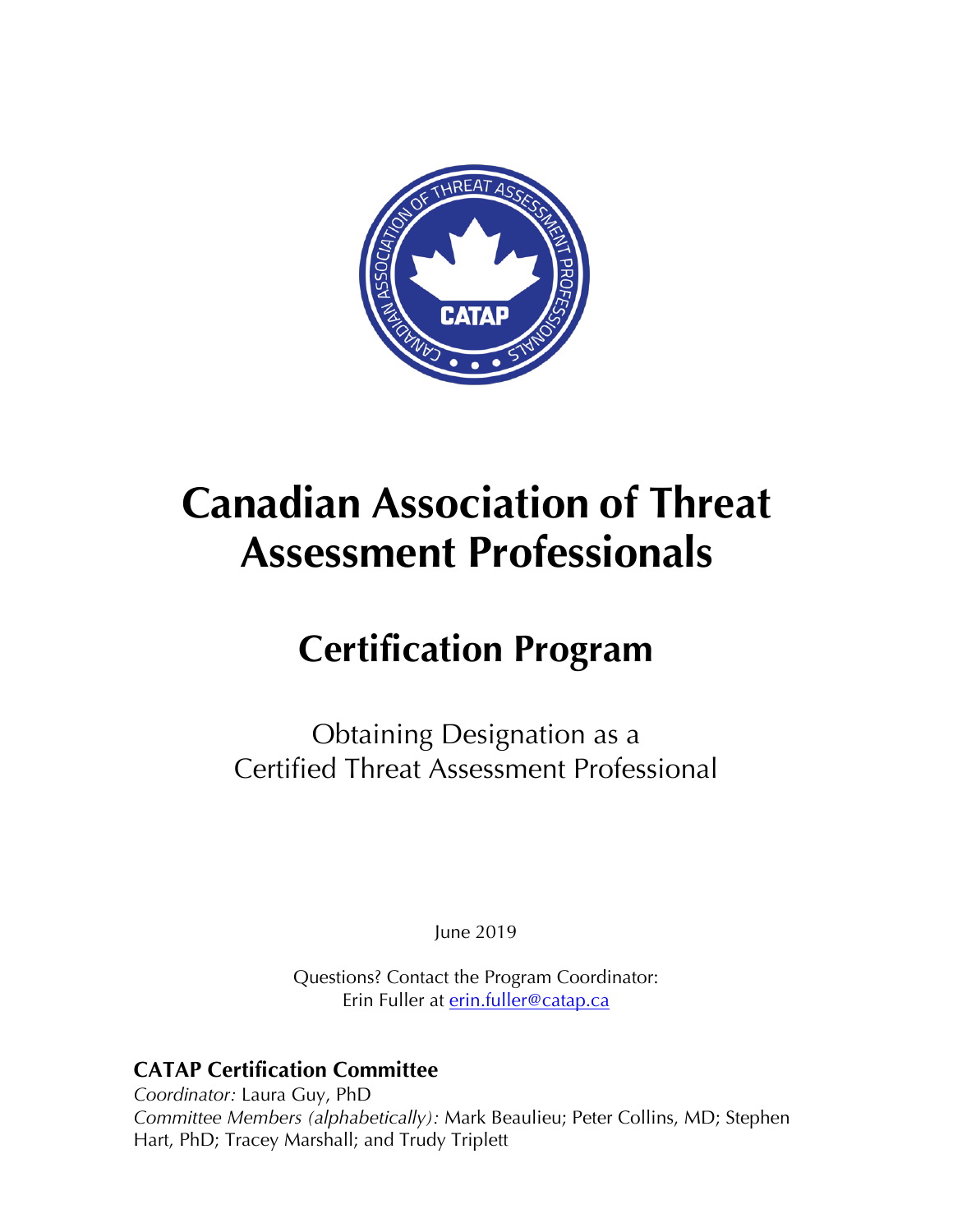### **The Meaning and Goals of Certification**

Threat assessment and management (TAM) comprises operational activities related to the assessment and management of risk for violence. This involves most broadly the practice of and research related to violence prevention through development, implementation, and evaluation of assessment and management procedures. TAM may focus on (potential) perpetrators or victims of violence, on system or organizational responses to violence, or on protection of people or events as a situation develops.

TAM is a growing industry that currently has few formal standards of practice or ethical guidelines. At present, certification programs in Canada are available through three law enforcement agencies: Royal Canadian Mounted Police (RCMP), Ontario Provincial Police (OPP), and Integrated Threat and Risk Assessment Centre (ITRAC). Moreover, there are no legal restrictions regarding who can offer TAM services, and no professional titles that are legally protected restricting identification of oneself as a threat assessment professional, threat assessment specialist, etc. As such, substantive and procedural elements are necessary to maintain the integrity and quality control of services provided by members of the threat assessment community. Accordingly, the Canadian Association of Threat Assessment Professionals (CATAP) has developed a Code of Ethics and Professional Conduct (Appendix A); Guidelines for Practice (Appendix B); and Core Competencies (Appendix C) to guide the practice of threat assessment and management for CATAP members operating in all types of settings.

CATAP is the only professional association dedicated to the study and practice of TAM in Canada. CATAP's mission is to foster safer communities and workplaces by promoting best practices among multidisciplinary professionals dedicated to excellence in operational practice, teaching, and research in the field of TAM. As a non-profit entity that provides stakeholders from various professions with information about violence prevention, it is appropriate that CATAP develop and oversee a rigorous, thorough, and verified certification process for individuals who provide violence prevention services. It therefore is CATAP's intent to establish a professional certification framework, and to recommend guidelines for professional certification in Canada.

The goal of the CATAP Certification Program is to enhance public safety by promoting best practice in TAM. To that end, CATAP will: (1) establish and disseminate a national standard that sets out the attitudes, knowledge, and skills essential for the effective practice of TAM and revise that standard as required; and (2) establish and maintain a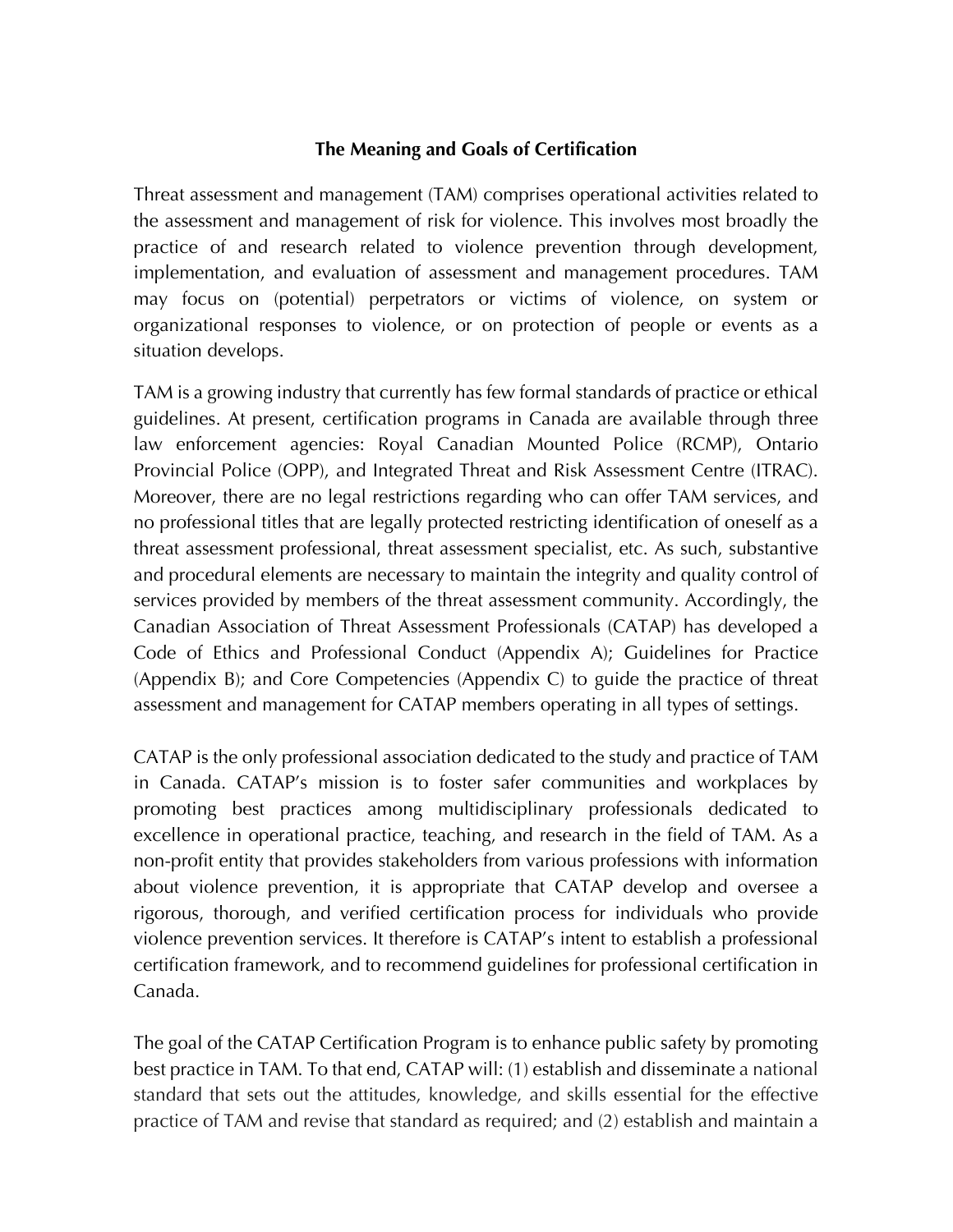process for certifying that professionals demonstrate they are competent and compliant with respect to the national standard.

The CATAP Certification Program is voluntary. It is not mandatory to acquire certification to practice as a threat assessment professional. Lack of certification does not imply a lack of expertise in TAM. The CATAP TAM certification designation is intended to attest that a professional has achieved a high level of expertise in the practice of TAM, including: (a) general skills with respect to delivering services to (potential) victims or perpetrators of violence; and (b) specific skills with respect to TAM.

The CATAP Certification Program has a Certification Committee that comprises board and general members of CATAP approved by the CATAP Board.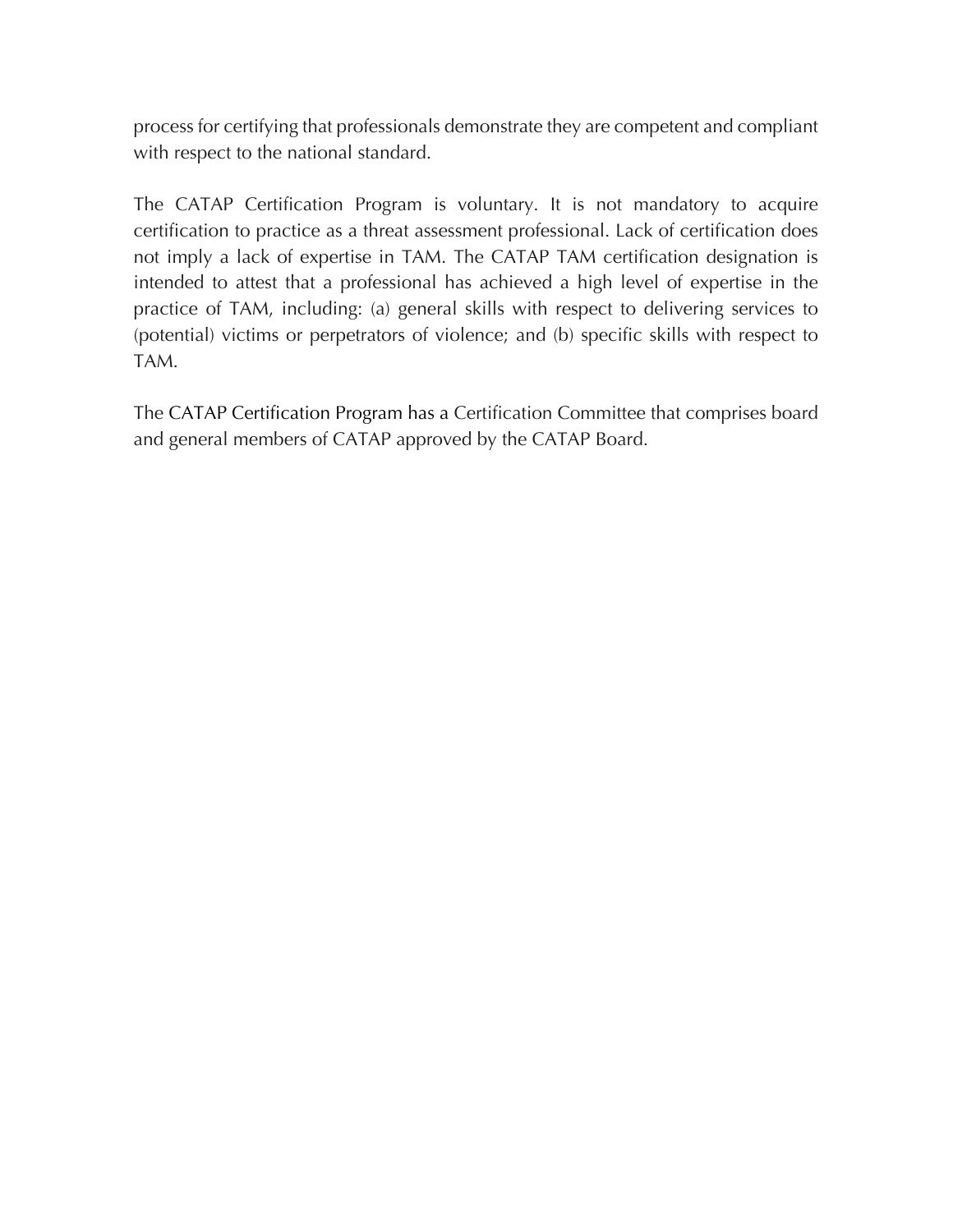### **The CATAP TAM Certification Program**

Professional Designation

Successful applicants will be designated as Certified Threat Assessment Professional (Canada), abbreviated as CTAP (C).

### Certification Process

The process includes four sequential stages:

- 1. **Application:** The applicant submits a completed web-based application and must be deemed to meet minimum requirements for training, professional and practical experience. In addition, the applicant must pass a conduct and ethics review through verification with, at minimum but not necessarily limited to, the referees nominated by the applicant.
- 2. **Written examination:** The Candidate passes a written examination assessing their breadth of knowledge regarding the theory, legal, practice, and scientific aspects of TAM.
- 3. **Written reports:** The Candidate submits two de-identified written reports (without supporting / collateral documents) that were completed as part of actual professional duties, which must be deemed to meet required standards of competence for TAM generally and report writing specifically.
- 4. **Oral examination:** The Candidate passes an oral examination assessing (i) skills demonstrated in written reports submitted in stage 3, including depth of knowledge regarding any specific forms of violence of focus in the written reports and (ii) adherence to standards of practice. As part of the oral examination, the Candidate completes an oral report based on a standardized case file that will be provided on the day of the oral examination.

Below, requirements for each of the four application stages are discussed in more detail.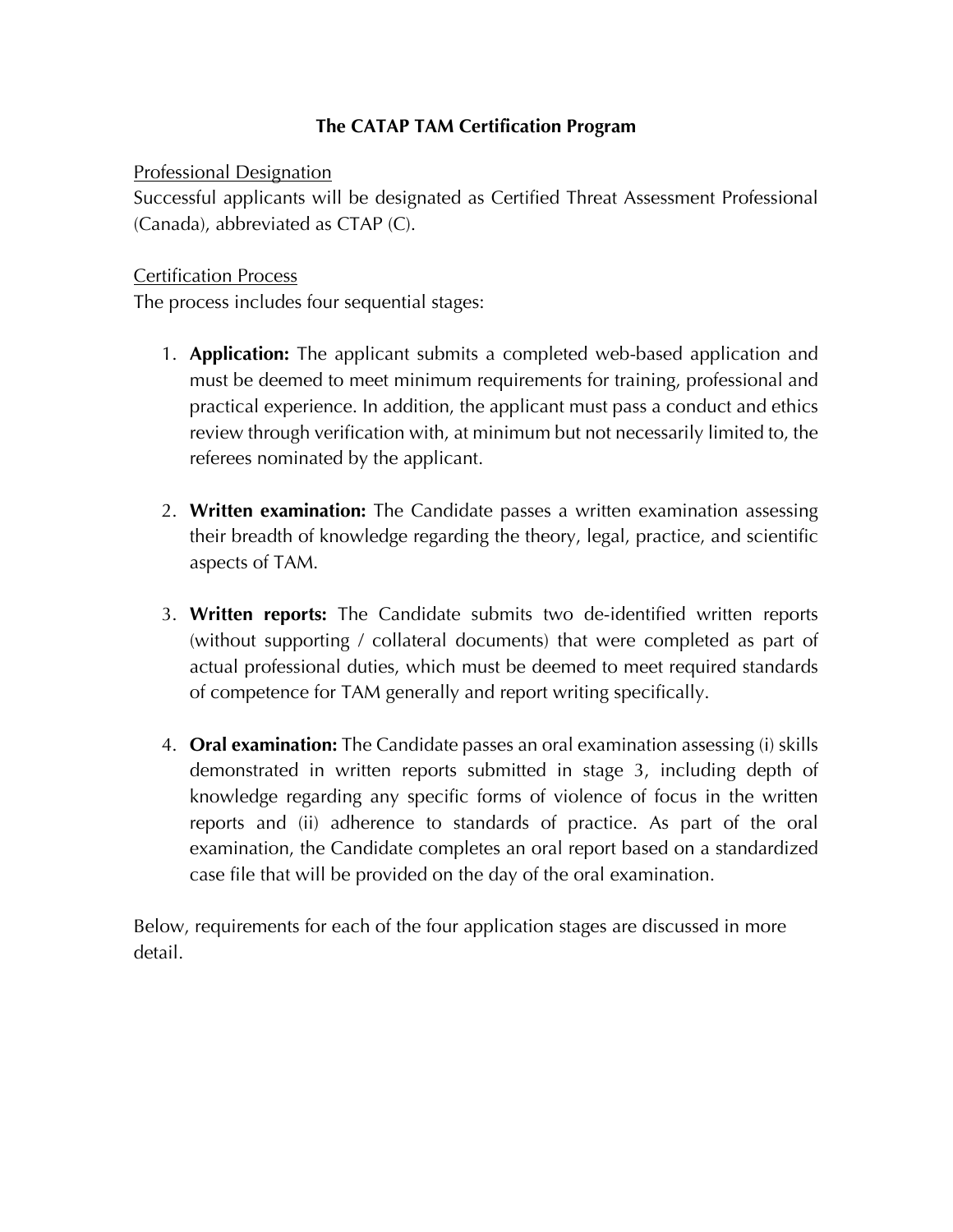### **1. Application**

The application is intended to ensure that applicants (a) meet requirements for adequate qualified training and experience, and (b) do not have problems with ethical or unlawful behaviour. This requires producing appropriate documentation for a credential review and verification of past behavior from referees. The applicant will submit the CATAP Certification Application Form online, which gathers the requisite information and supporting documentation (i.e., resume or curriculum vitae). Once the applicant has passed the credential and conduct/ethics review and paid the appropriate fees, they are considered a Candidate in the CATAP Certification program. The application form will be available in French in the near future.

### *a) Qualified Training and Experience*

Applicants are expected to have sufficient background in TAM, as demonstrated by appropriate training and requisite professional and practical experiences, and to be practicing TAM currently. It also is expected that an applicant:

- § Has completed education generally relevant to TAM, which may include a certificate, diploma, degree, or other training program
- § Has attended or completed training or continuing professional activities specifically relevant to TAM\* (e.g., workshops, online training, conferences); for example:
	- o Has completed a formal Threat Assessment Professional understudy program in law enforcement; or
	- o Has completed the equivalent of at least 12 full days of TAM training
- Has been and continues to be actively involved in the practice of TAM in the role of trainee, practitioner, supervisor, instructor, or administrator; for example:
	- o Has worked, individually or as part of a team, on 25 or more cases; and
	- o Has been the lead or primary evaluator on 15 or more cases; and
	- o Has authored a written opinion or report on 10 or more cases
- Is a member or affiliate member of CATAP
- Has attained the core competencies as outlined in CATAP materials

\*CATAP may offer or sponsor TAM training activities from time to time. Under no circumstances will applicants be required to attend or complete these training activities to be certified.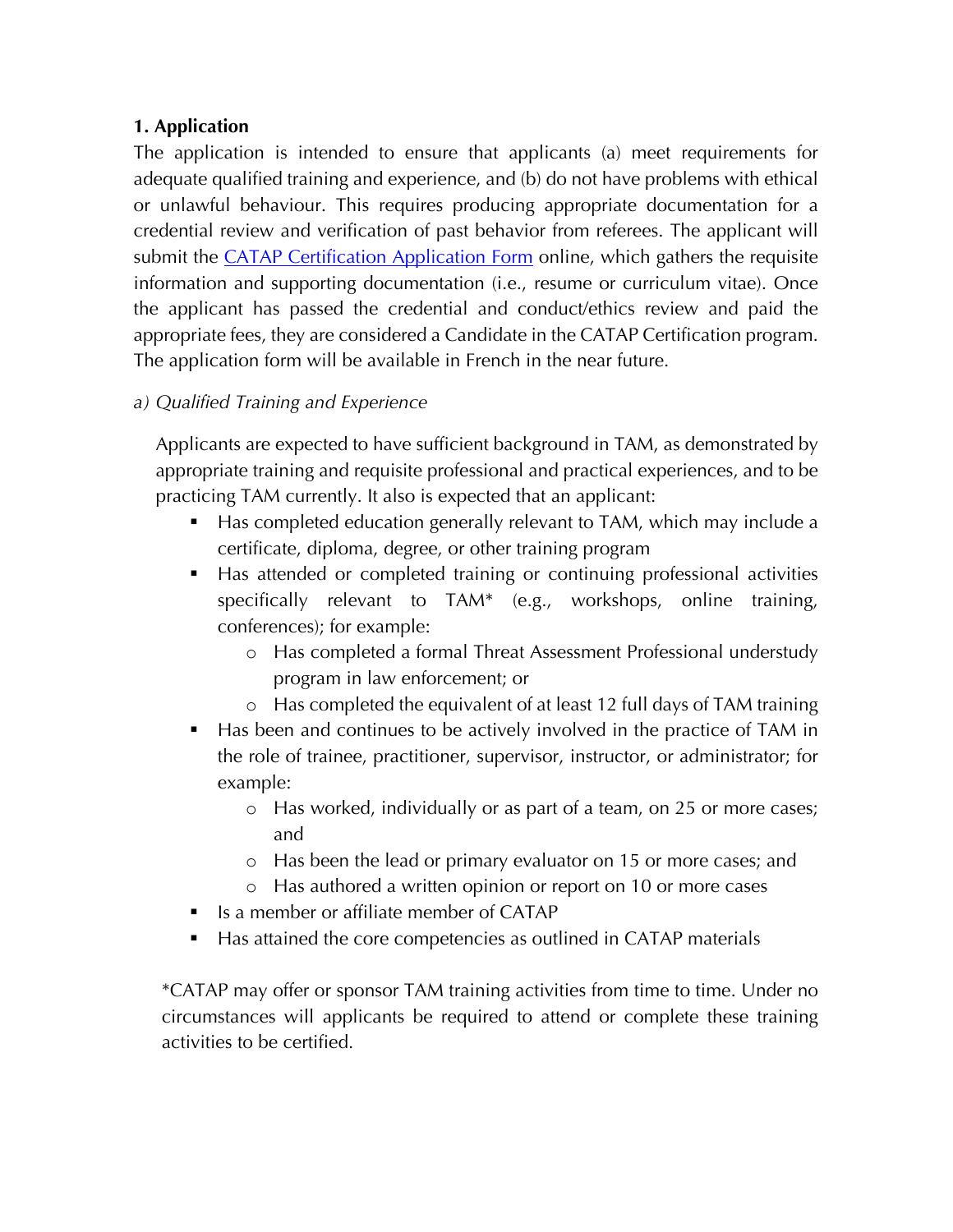### *b) Ethics and Conduct Review*

The applicant has an affirmative duty to acknowledge any allegations of ethical misconduct or unlawful behaviour that have been lodged against them.

CATAP will conduct background checks with nominated referees and others as necessary.

### **2. Written Examination**

The written examination is intended to provide a uniform way to assess the Candidate's breadth of knowledge. Therefore, the examination focuses on a wide range of categories that guide the practice of TAM, such as principles, procedures, and law. The standard does not require a high level of expertise in each of these areas; rather, it requires good familiarity with core principles, issues, and findings.

The examination questions are diverse in format (i.e., multiple choice, fill in the blank, short answer, and long essay) and cover five broad content domains (see Appendix D, CATAP Certification Reading List). The approximate relative weight given to each of the content domains on the examination at present is as follows: Violence (20%), Threat Assessment (20%), Legal, Ethical, and Professional Issues (20%), Basic Procedures (15%), and Tools (25%). Candidates have two hours to complete the written examination. Candidates must obtain a score of 80% on the written examination to continue to the next stage of the certification program. In the event that a Candidate does not pass, they will be allowed to re-write the examination within three months or on the next occasion at which the exam is offered at the annual CATAP conference, whichever is sooner; the fee for the written examination will be charged again. The written examination passing score is valid for 10 years.

### **3. Written Reports**

Candidates who pass the written examination will submit two de-identified written reports authored by the Candidate in actual practice. The reports should reflect the Candidate's own work and opinions and be authored solely by the Candidate. Each report will be evaluated according to structured criteria (see Appendix E). Candidates will be required to obtain a passing grade on both reports to progress to the next step. Should a candidate pass on only one report, they will be invited to submit one new report within three months and will not be required to pay the fee again. Should a candidate not pass the resubmitted report, or fail both reports at the initial attempt, they will be required to begin this step again by submitting two new reports within three months and paying this step's fee again.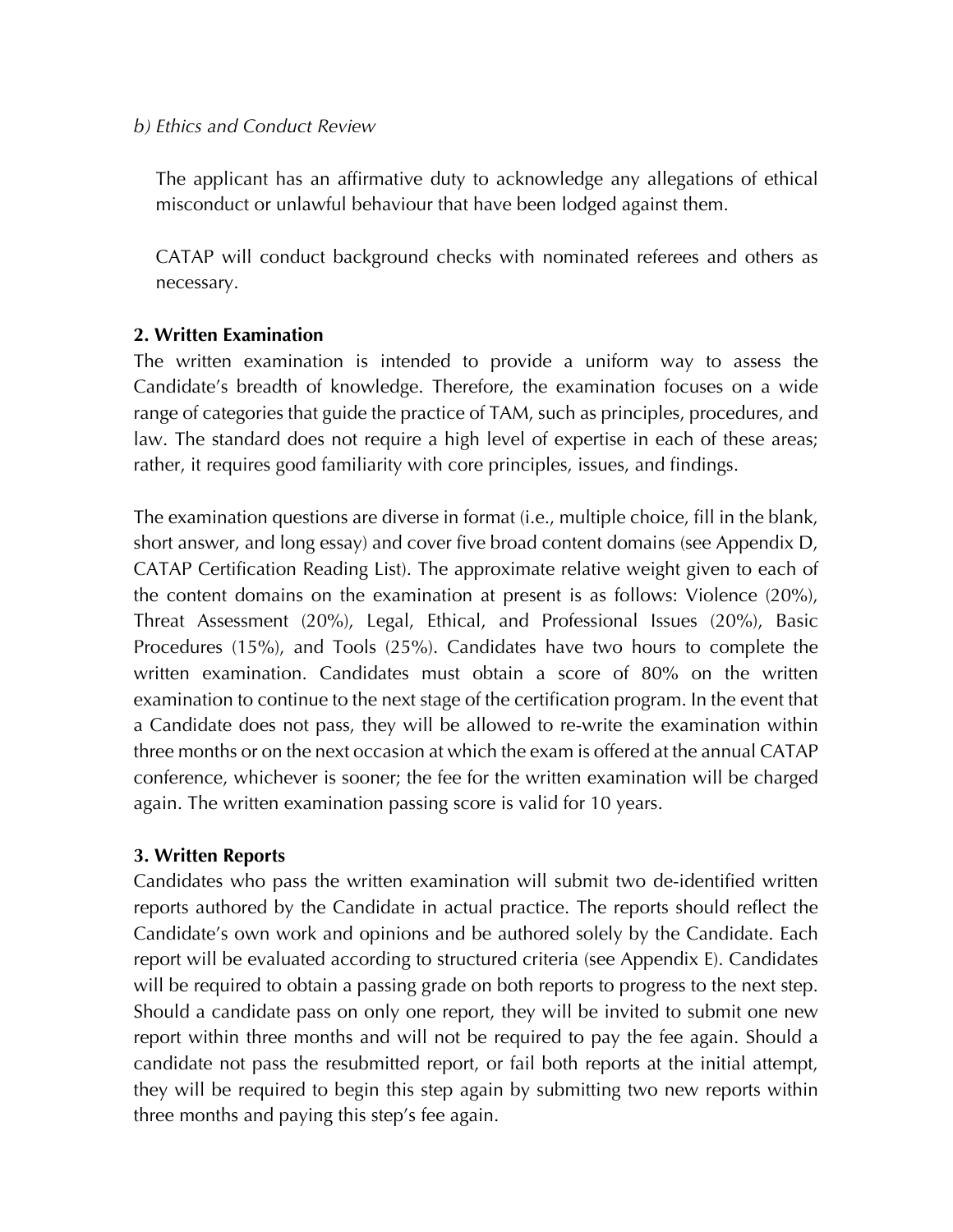### **4. Oral Examination**

In preparation for the oral examination, the Candidate will be provided case materials three hours in advance of the start of the examination. The oral examination itself will comprise three components:

- 1) The Candidate will present a summary of their findings and opinions regarding the case materials to last no more than 15 minutes. Candidates will be allowed to refer to any written notes made during review of case materials.
- 2) The Candidate will be asked questions regarding their findings and opinions based on the case materials.
- 3) The Candidate will respond to questions pertaining to legal, ethical, research, and practice issues more generally, including issues related to the Candidate's areas of competence (as reflected in the written reports submitted in stage 3).

The Candidate will complete the oral examination with a panel of three examiners selected by the Certification Committee, one of whom will serve as Chair. All panel members will have the CTAP (C) designation. At least one of the panel members will have practice experience in the Candidate's practice setting or discipline (e.g., law enforcement, mental health, etc.). At the time of scheduling the Oral Examination, the Candidate will be provided with a list of potential examiners and be asked to identify any of these persons whose participation on the Oral Examination panel might constitute a conflict of interest. CATAP is not restricted from having an examiner serve on the examination panel for a Candidate if they previously acted in that capacity during the Candidate's previous (i.e., unsuccessful) Oral Examination. Moreover, this would not routinely be construed as a potential conflict of interest. The oral examination is expected to last 90 to 120 minutes. Candidates will be notified of the outcome of the examination within two weeks. Candidates' performance during the oral examination will be evaluated according to structured criteria (see Appendix F).

### Continuation of Certification Status

Continuation of certification status will be granted every two years, provided the certified professional remains in good standing and submits documentation of completion of 40 hours or more of professional development activities. Such activities may include attendance at TAM conferences, participation in trainings or workshops, review of recent professional literature and research, contributions to the scientific or professional literature (e.g., submission to *Journal of Threat Assessment and Management*), and so forth. The CATAP Certification Committee reserves the right to request additional information to ensure compliance. The certified professional is responsible for submitting their Continuation of Certification Status (Appendix G) 30 days prior to the anniversary of certification (or upon request). As noted above, the written examination passing score is valid for 10 years. Candidates with passing scores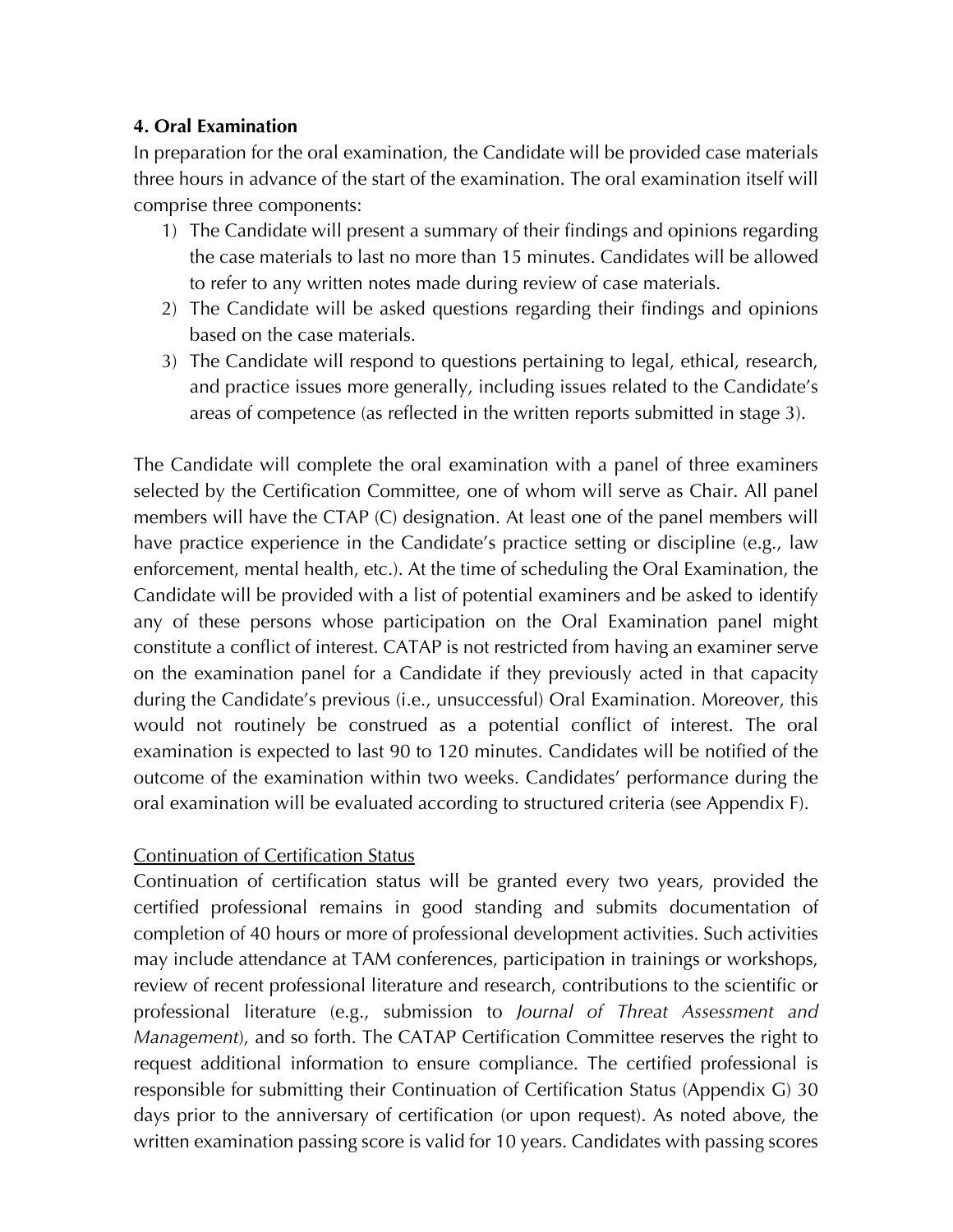older than that must re-take the Written Examination and pass to continue to use the CTAP (C) credential.

### Timeline for Completion and Fee Schedule

Applicants pay a non-refundable fee at the outset of each stage. Payment is made via the CATAP website. Fees are determined by the CATAP Board and may be revised as needed. Deadlines to apply to complete each stage and the associated fees are presented in the following table. An applicant can make up to 3 attempts to pass each of the steps in the certification process.

| <b>Stage</b>                | Fee $(\$)$ | Deadline for Applying to Proceed to the Stage  |
|-----------------------------|------------|------------------------------------------------|
| 1: Application              | 250        | N/A                                            |
| 2: Written examination      | 250        | Written examinations will be scheduled on an   |
|                             |            | individual basis. At minimum, the exam will    |
|                             |            | be offered annually at the national conference |
|                             |            | and by arrangement throughout the year as      |
|                             |            | needed. Candidates must be scheduled to        |
|                             |            | write the exam at least one month in advance.  |
| 3: Written Reports          | 400        | June 1                                         |
| 4: Oral Examination         | 400        | September 1. Oral examination panels will be   |
|                             |            | convened annually at the national conference   |
|                             |            | venue in the days preceding the conference.    |
| Continuance of              | 100        | Every two years following certification        |
| <b>Certification Status</b> |            | designation                                    |

### **Suspension or Revocation of Certification Status**

Certification may be suspended or revoked if the CATAP Board determines that the certified professional has violated CATAP's Code of Conduct.

### Appeals Process

Candidates may appeal a decision made by the CATAP Certification Committee by submitting a written request to the CATAP President outlining the reason for the appeal. The appeal must be submitted within 30 days of notification of the decision. Failure to adhere to that timeline may serve as the basis to deny an appeal. The basis of appeal must be that CATAP did not follow its procedures during the examination and that the failure to follow its procedures resulted in an egregious error that was related directly to the decision to fail the Candidate. Disagreements pertaining to the outcome of the examination or examiners' comments are not to be construed as nonadherence to procedures or egregious error.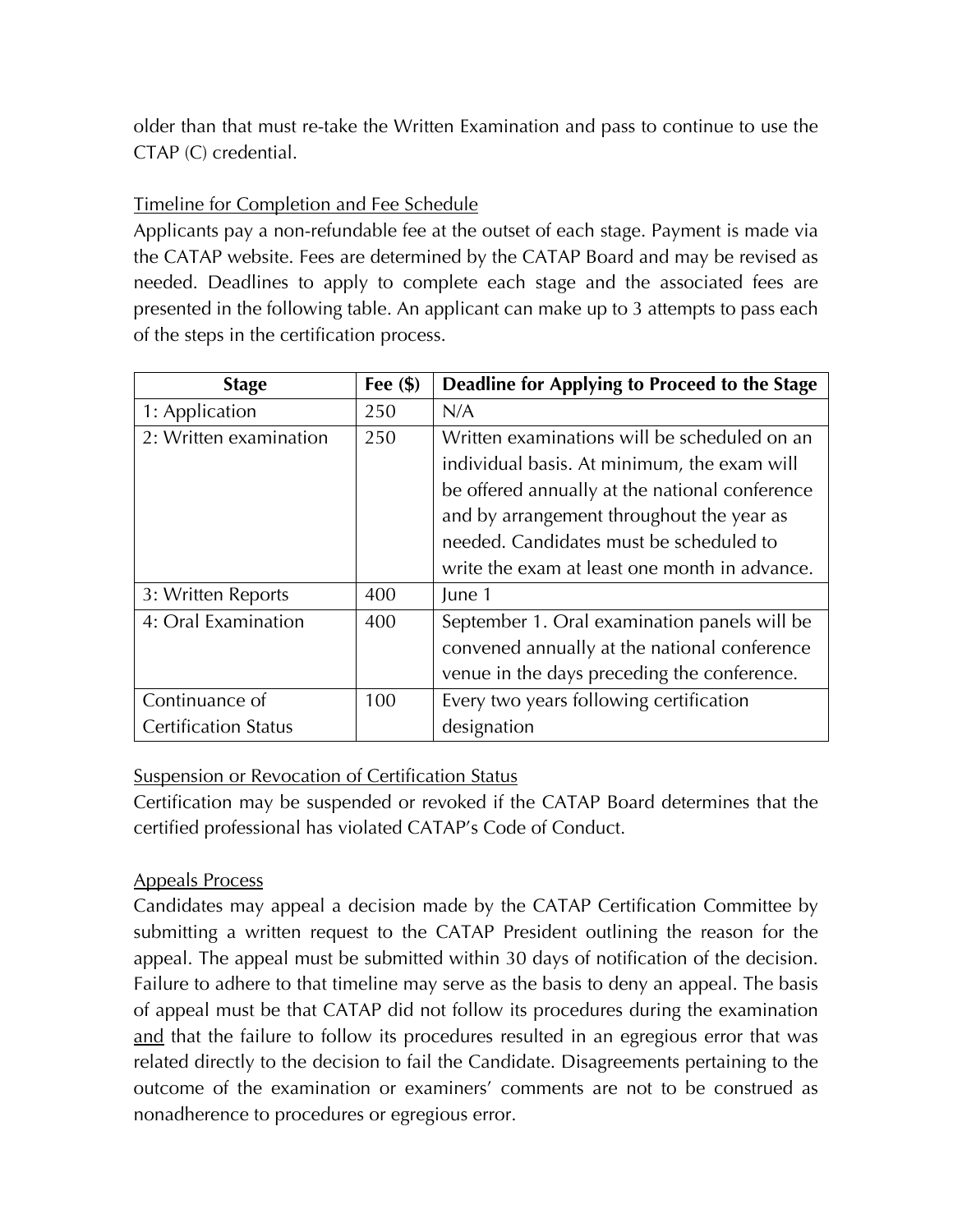All appeals are reviewed for potential merit by the CATAP President. The President will deny appeals that are without merit. For appeals with potential merit, the President, within 30 days of receipt of the appeal, will convene a Certification Appeals Committee comprising three credentialed TAM professionals who have experience with the nature of the violence assessed in the Written Reports and with the Oral Examination process and criteria. Once convened, the President will provide the Certification Appeals Committee with the Candidate's Written Samples, written comments made by the Oral Examination panel members, a copy of the recording of the Oral Examination, and the Candidate's appeal letter. The Certification Appeals Committee will review the materials and conclude by consensus whether the appeal is granted.

Candidates whose appeals are granted may be scheduled for re-examination using the same Written Reports by a different Oral Examination Committee at the next available opportunity. The Candidate will not be charged a fee for this examination. Under no circumstances can the Certification Appeals Committee declare a failed Candidate as having passed the Oral Examination.

#### Policy on Representation of Affiliation by Applicants and Candidates

By submitting an application for CATAP TAM certification all applicants and Candidates agree to abide by CATAP's policy regarding representation of affiliation by applicants and Candidates. CATAP does not permit applicants or Candidates to represent their status in relation to CATAP in any manner during the pendency of their application or candidacy. Applicants and candidates are prohibited from identifying themselves as an applicant or a candidate for CATAP TAM certification on a resume/curriculum vitae and in any written or oral statement of qualifications. CATAP does not use, authorize, or recognize the term "Certified Eligible" or similar terms. Applicants and Candidates may not use this term to represent any relationship or status with CATAP and should not describe themselves to any outside person or entity that they have met the minimum requirements as an applicant or candidate for CATAP TAM certification. Failure to abide by these terms may be grounds to terminate an applicant's candidacy.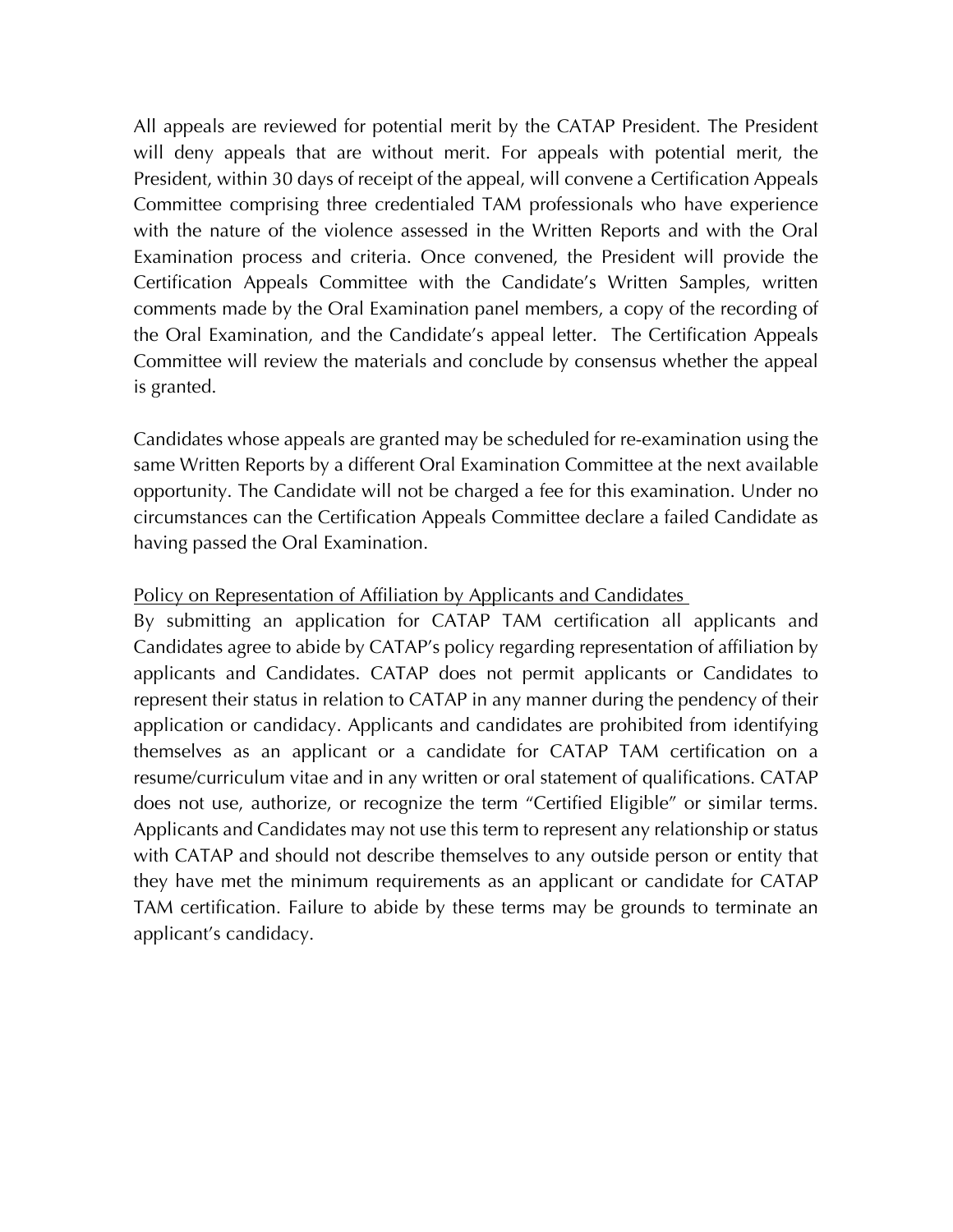**Appendix A**



# **Canadian Association of Threat Assessment Professionals**

## **Code of Ethics and Professional Conduct**

**Current as of 12 October 2018**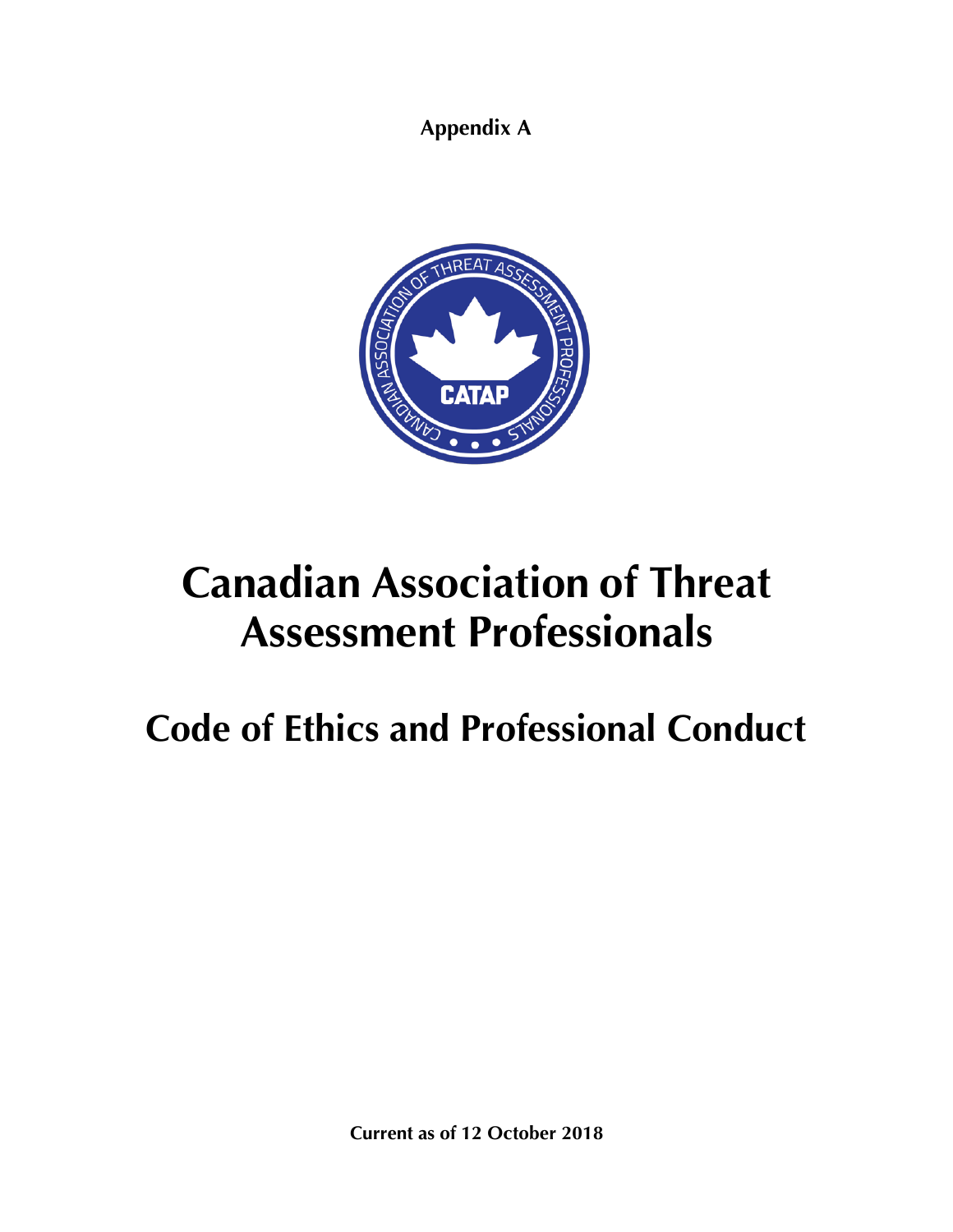## **Canadian Association of Threat Assessment Professionals Code of Ethics and Professional Conduct**

### **Mission Statement**

The mission of the Canadian Association of Threat Assessment Professionals (CATAP) is to foster safer communities and workplaces by promoting best practices and collaboration among multidisciplinary professionals dedicated to excellence in operational practice, education, and research in the field of threat assessment and threat management.

### **Purpose**

The Code of Ethics and Professional Conduct (the "Code") is designed to reinforce and preserve CATAP's tradition of integrity and credibility within the field of threat assessment. The Association recognizes the diversity of its membership and that many of our members may hold membership in other professional associations. No part of the Code supersedes or substitutes for the professional standards or guidelines expected of our members in their other affiliations.

### **Application**

This Code applies to all CATAP members and any individuals involved in and/or attending CATAP events, activities or business.

### **CATAP Board Members shall:**

- Receive no personal compensation in relation to any CATAP business;
- § Notify the CATAP Board of any individual who may have committed an act in contravention of this Code;
- § Foster a positive work environment free of discrimination, harassment and abuse;
- Support CATAP in its efforts to advance the profession of threat assessment and threat management;
- Maintain confidentiality with respect to information they acquire from their position on the Board, except when required by law or when authorized by the Board;
- Continue to adhere to confidentiality requirements following exit from the board;
- Conduct themselves professionally; and
- Upon retirement from the Board, promptly return all relevant CATAP material.

### **CATAP Members shall:**

- Conduct themselves professionally when involved in and/or attending CATAP events, activities or business;
- Provide threat assessment and management services that adhere to best standards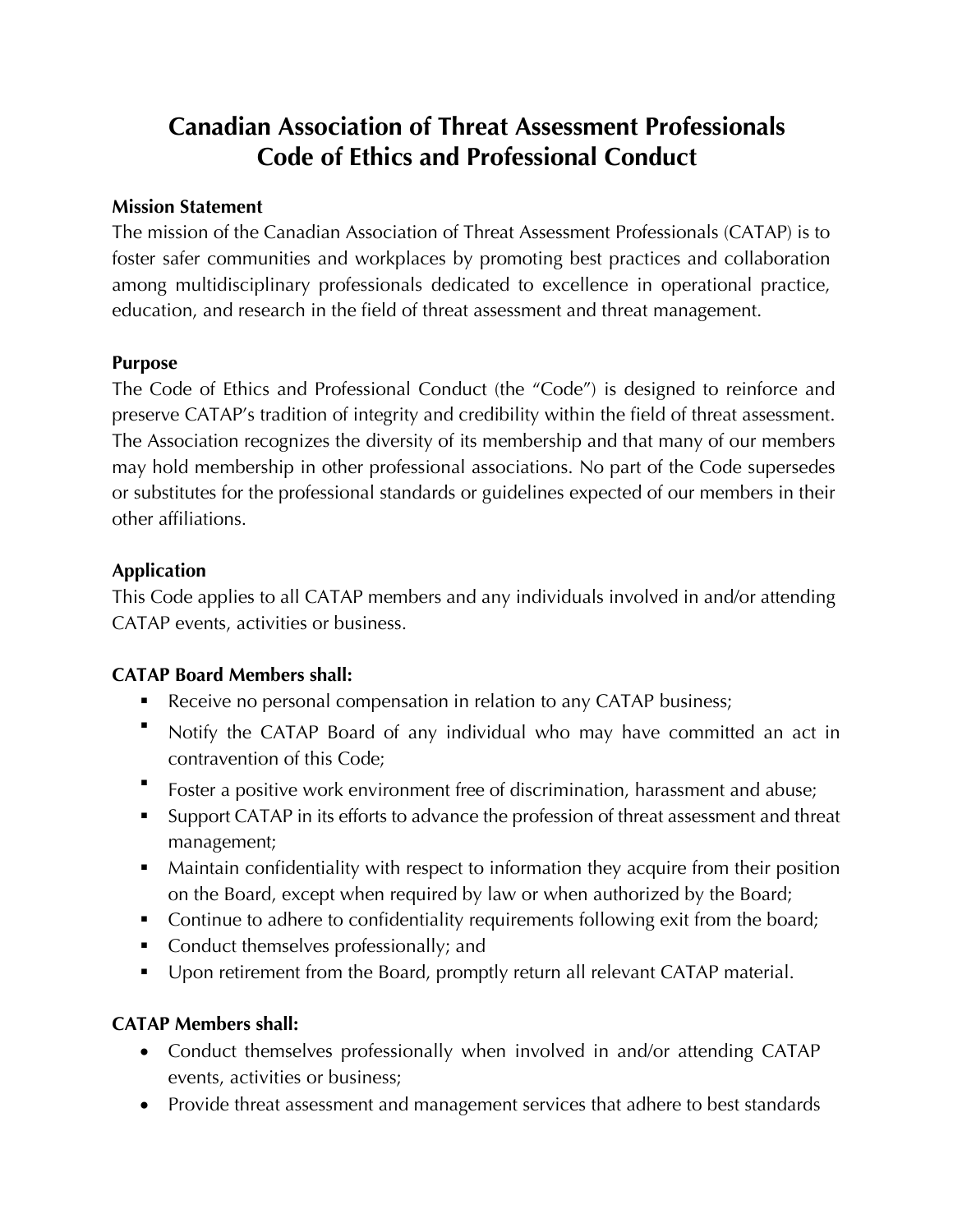of practice within their bounds of competence;

- Refrain from all forms of misconduct, including discrimination, harassment, abuse, human rights violations and/or illegal activity; and
- Report to a CATAP Board member any member who may have committed an act in contravention of this Code.

### **CATAP Sponsored Presenters and Vendors shall:**

- Conduct themselves professionally when involved in and/or attending CATAP events, activities or business;
- Refrain from all forms of misconduct, including discrimination, harassment, abuse, human rights violations and/or illegal activity;
- Treat members and associates of CATAP with professional respect; and
- Report to a CATAP Board member any member who may have committed an act in contravention of this Code.

### **CATAP Representation**

- Members must seek the approval from the CATAP President to represent CATAP.
- Failure to receive approval can result in action under this Code against the member (see, e.g., CATAP Media Communications Policy).

### **Provision of Threat Assessment and Management Services**

### • **Competence**

- o Members of CATAP shall endeavor to practice in a manner that is consistent with the articulations in the CATAP Guidelines for Practice and CATAP Core Competencies documents
- o Members shall engage in continuing professional development and educational activities; and
- o Members shall practice within their bounds of competence.

### • **Bases for Opinions**

- o CATAP members will ensure that any professional recommendations or other opinions they provide are appropriately substantiated by evidence and supported by a credible body of professional knowledge in the field of threat assessment.
- o CATAP members will base their opinions and recommendations on multiple sources of data and techniques sufficient to substantiate their findings.
- o CATAP members will administer, adapt, score, interpret, or use assessment techniques, interviews, tests, or instruments in a manner and for purposes that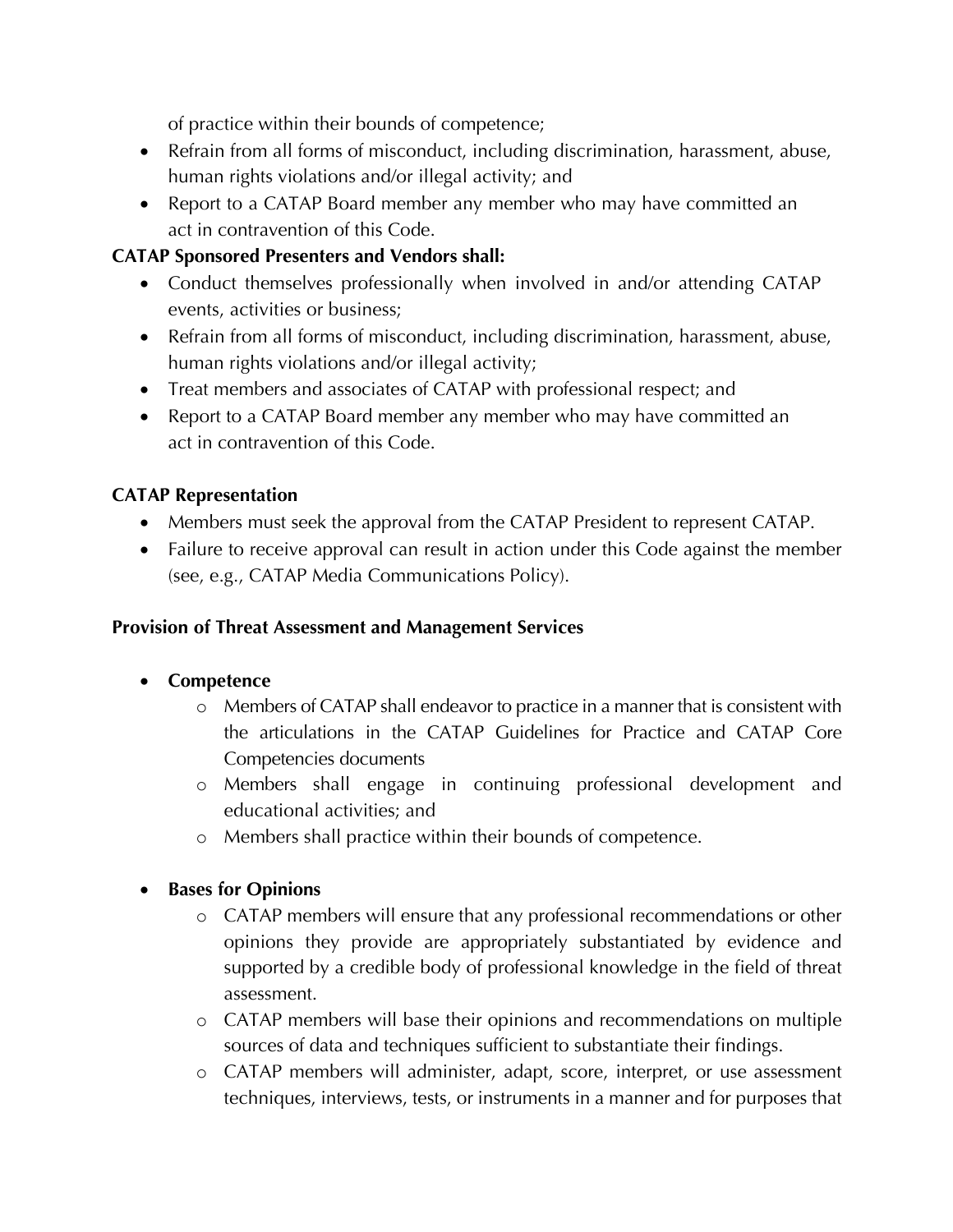are appropriate in light of the research on or evidence of the usefulness and proper application of the techniques.

### • **Confidentiality**

- o CATAP members will comply with any applicable privacy requirements and legislation and discuss the relevant limits of confidentiality at the outset of their professional relationship. (Examples of federal privacy legislation include the *Personal Information Protection and Electronic Documents Act* and the *Privacy Act.*)
- o CATAP members will not disclose in their writings, lectures, or other public media any personally identifiable or other confidential information concerning their clients, students, research participants, organizational clients, or other recipients of their services that they obtained during the course of their work, unless: (1) they take reasonable steps to disguise the person or organization; (2) the person or organization has consented in writing; or (3) there is legal authorization for doing so.

### • **Minimizing Intrusions on Privacy**

o CATAP members will include in written and oral reports and consultations only information germane to the purpose for which the communication is made.

### • **Avoiding of False or Fraudulent Statements**

o CATAP members will not knowingly make public statements within any forum that are false or fraudulent concerning their research, practice, experience or other work activities or those of persons or organizations with which they are affiliated.

### **Complaints and Discipline**

- **Administration**
	- o CATAP has a Complaints Committee (CC) chaired by the CATAP Vice President (VP). The VP appoints positions to the CC. The CC may comprise general CATAP members and CATAP Board Members.
	- o All complaints received under this Code will be considered strictly confidential and all information obtained, including identifying information about any individuals involved, will not be disclosed unless the disclosure is necessary for CATAP to safeguard members, conduct a thorough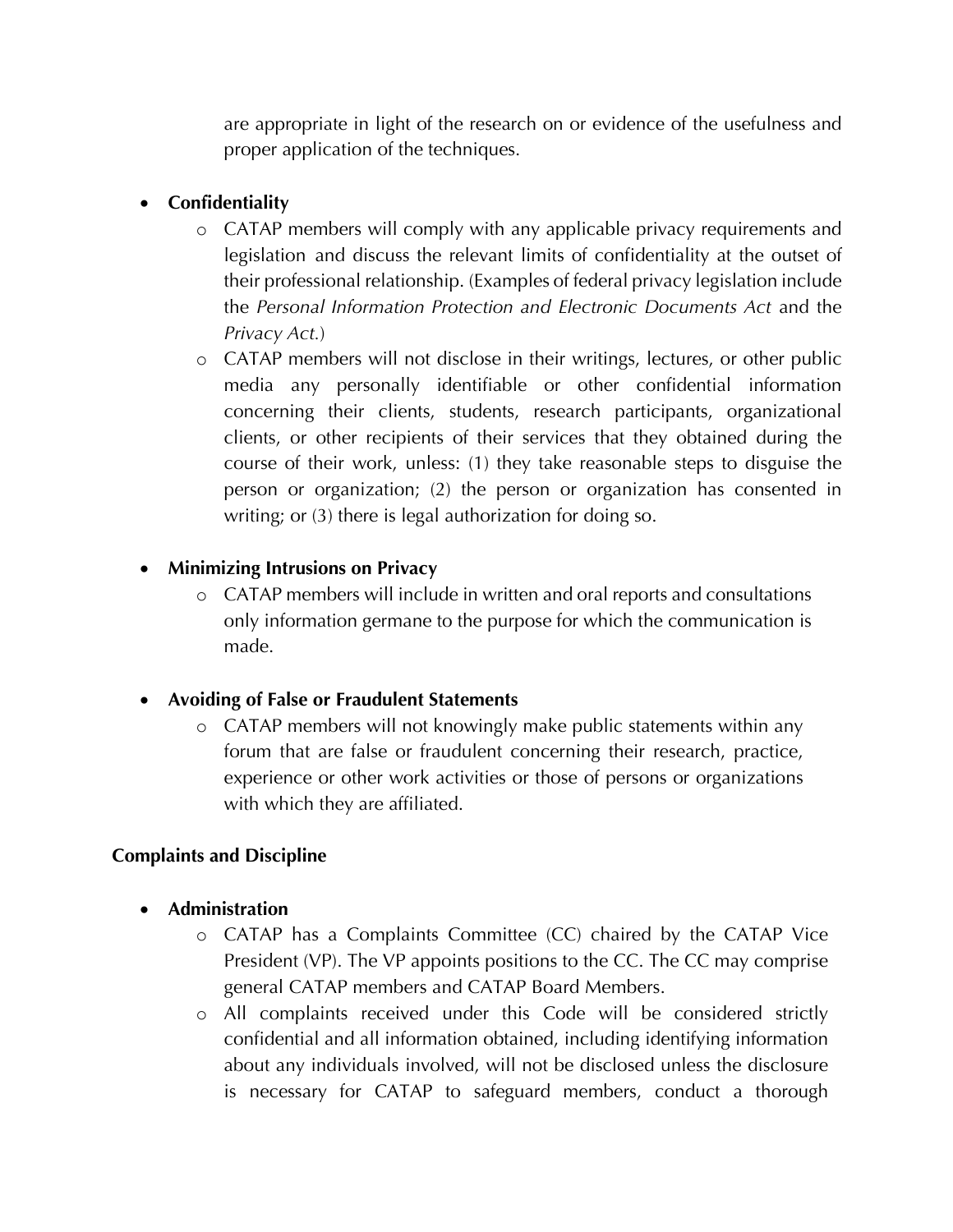investigation, or take appropriate corrective and/or disciplinary action. The parties to the complaint and any witnesses are expected to maintain confidentiality. Breaches of confidentiality may result in action under this Code.

- o Decisions about discipline stemming from complaints will be administered by the Discipline Committee (DC), whose members do not sit on the CC.
- o Where an investigation results in corrective and/or disciplinary action against a member, a record of such action will be maintained by CATAP.

### • **Informal Resolution**

o Members should take steps to resolve any conflicts in a responsible manner between the parties when possible. Otherwise, members may wish to submit a Formal Complaint, as outlined below.

### • **Making a Complaint**

- o Complaints regarding a CATAP member or the operation of CATAP must be submitted in writing to the CATAP VP that includes the name and contact information of the complainant and a detailed summary of the complaint. CATAP will not act upon any complaint unless it is received in writing. E-mail is an acceptable form of communication.
- o The VP will acknowledge receipt of the complaint via e-mail to the complainant and provide the complainant with a copy of this Code.
- o The VP will attempt to resolve the complaint informally to the satisfaction of the involved parties and CATAP, which may include conducting an investigation of the matter, if necessary.
- o If a resolution is not possible, or at the discretion of the CC, CATAP will hire an external investigator to investigate the issue and report back to CC. The complainant will be informed of the outcome of the investigation and the investigator's recommendations.

### • **Appeal of complaints**

- o All requests for appeals of complaint outcomes and discipline decisions should be submitted in writing to the CATAP President. The submission should detail the nature of the appeal.
- o The VP will forward all relevant material regarding the complaint to the President.
- o The appellant will be asked to provide any additional information or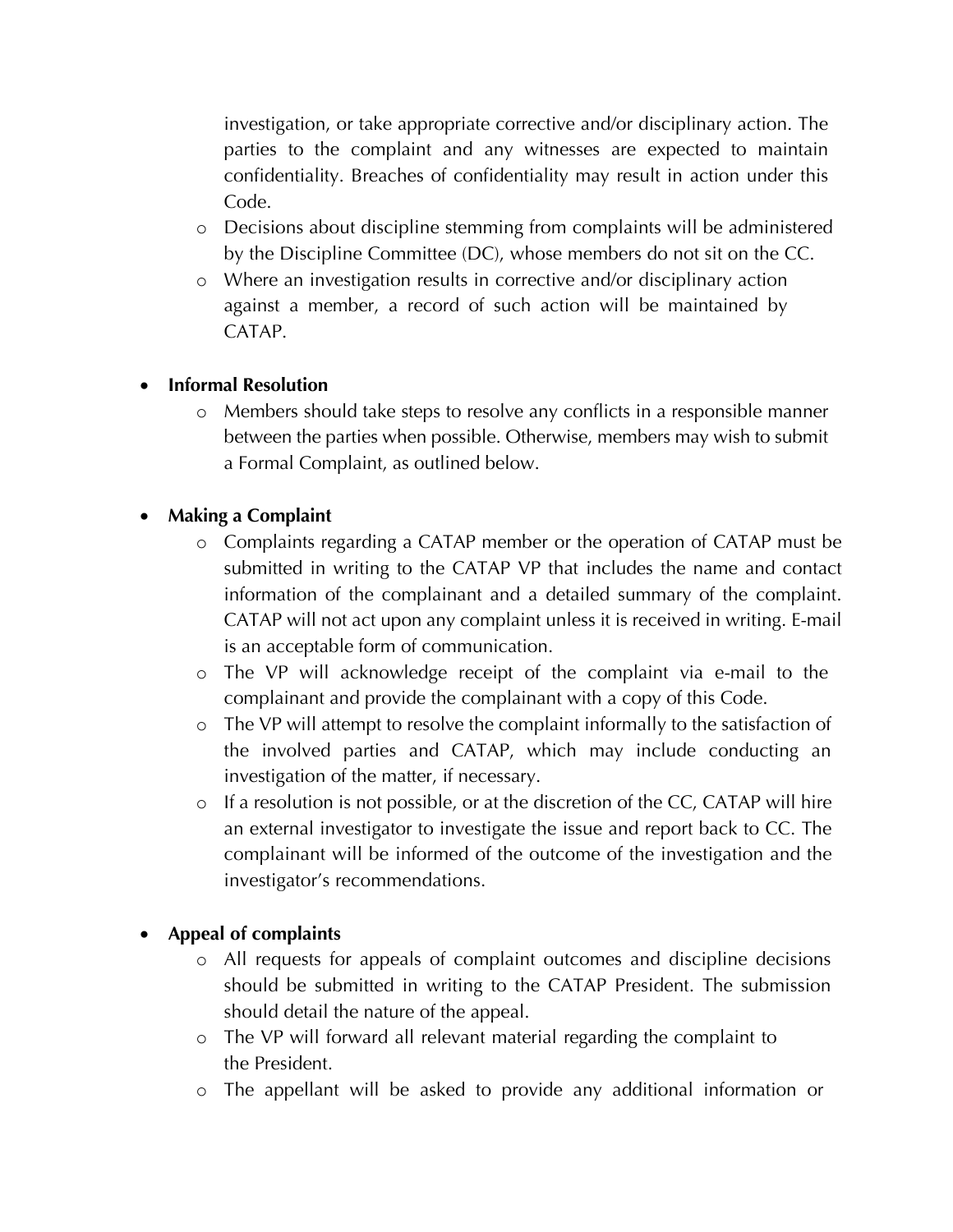material that may assist the President in making a decision; this information or material must be delivered in a reasonable manner and timeframe determined by the President.

o The President will advise the appellant via e-mail of CATAP's decision in the matter.

### • **Timing**

- o All complaints are to be resolved in a reasonable time.
- o Should a complaint not be resolved within 6 months of receipt, the complainant will be advised of the reasons for the delay and what steps are being taken to resolve the matter.

### • **Discipline**

- o Where it is determined that corrective action or disciplinary action is to be taken against a member due to a violation of this Code, the DC will determine what action is warranted. The action may include, but is not limited to, the following:
	- Recommendations for coaching and/or counselling
	- Suspension of CATAP membership
	- Termination of CATAP membership
- o The Chair of the DC will advise the complainant (and respondent as necessary) of the outcome of the investigation including any sanctions that have been determined.

### • **Criminal Matters**

- o Where criminal proceedings are initiated against a respondent based on the allegations in a complaint that falls within the scope of this Code, CATAP, in accordance with the Code, will conduct its own independent investigation, if possible, into the allegations and make its own determination.
- o Members shall inform the President in writing of any criminal charges within 30 days of being notified.
- o Members must inform the President in writing of any changes in the status of the charges within 30 days of being notified of the change.

### • **Reprisal/Retaliation**

o Retaliation/reprisal will not be tolerated. Mistreatment of an individual for: (a)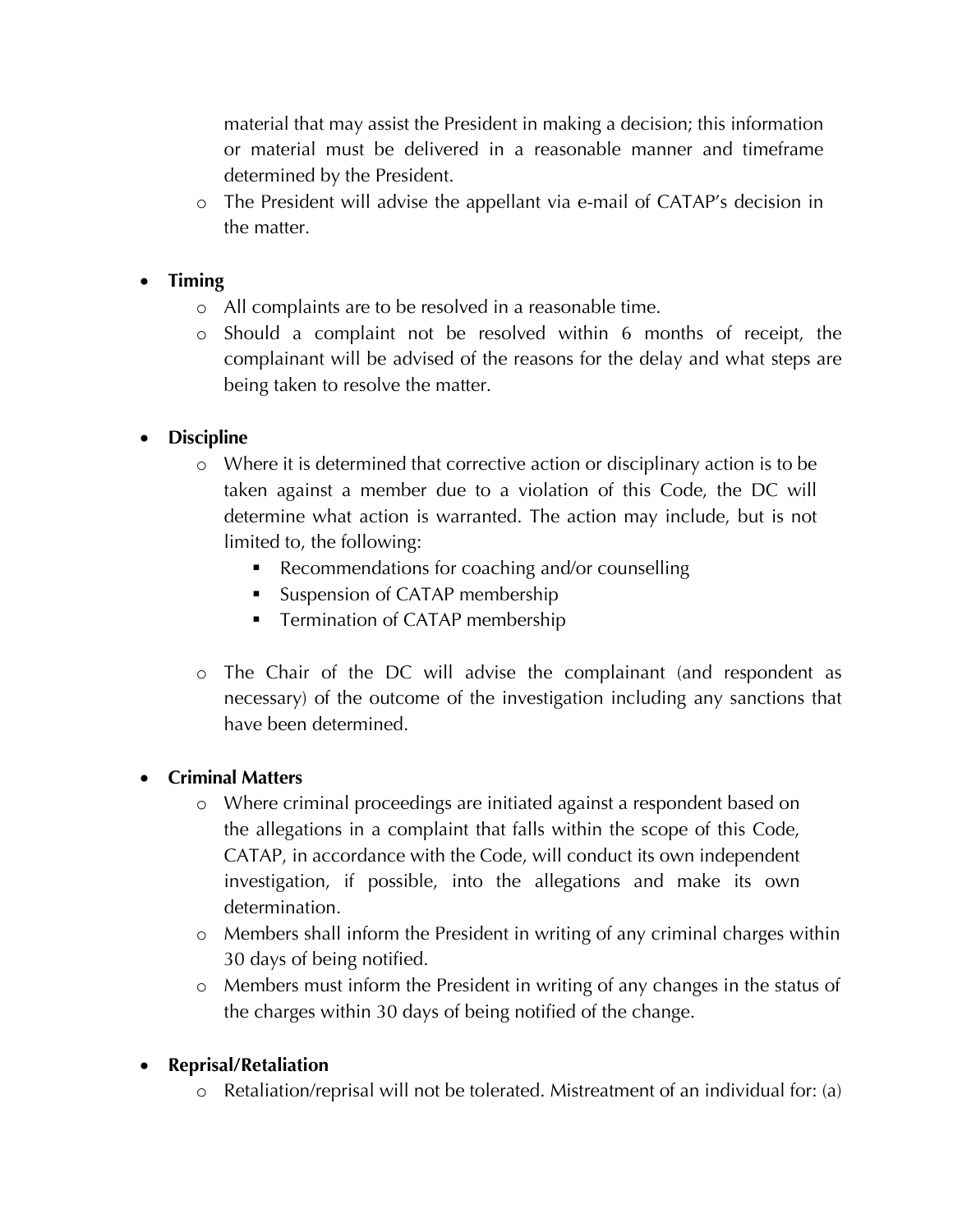invoking this Code (on behalf of themselves or another individual); (b) participating or cooperating in an investigation under this Code; or (c) associating with a person who has invoked this Code or participated in these procedures will be treated as a violation of the Code and will be dealt with accordingly. In such a case, the offender may be subject to corrective and/or disciplinary action.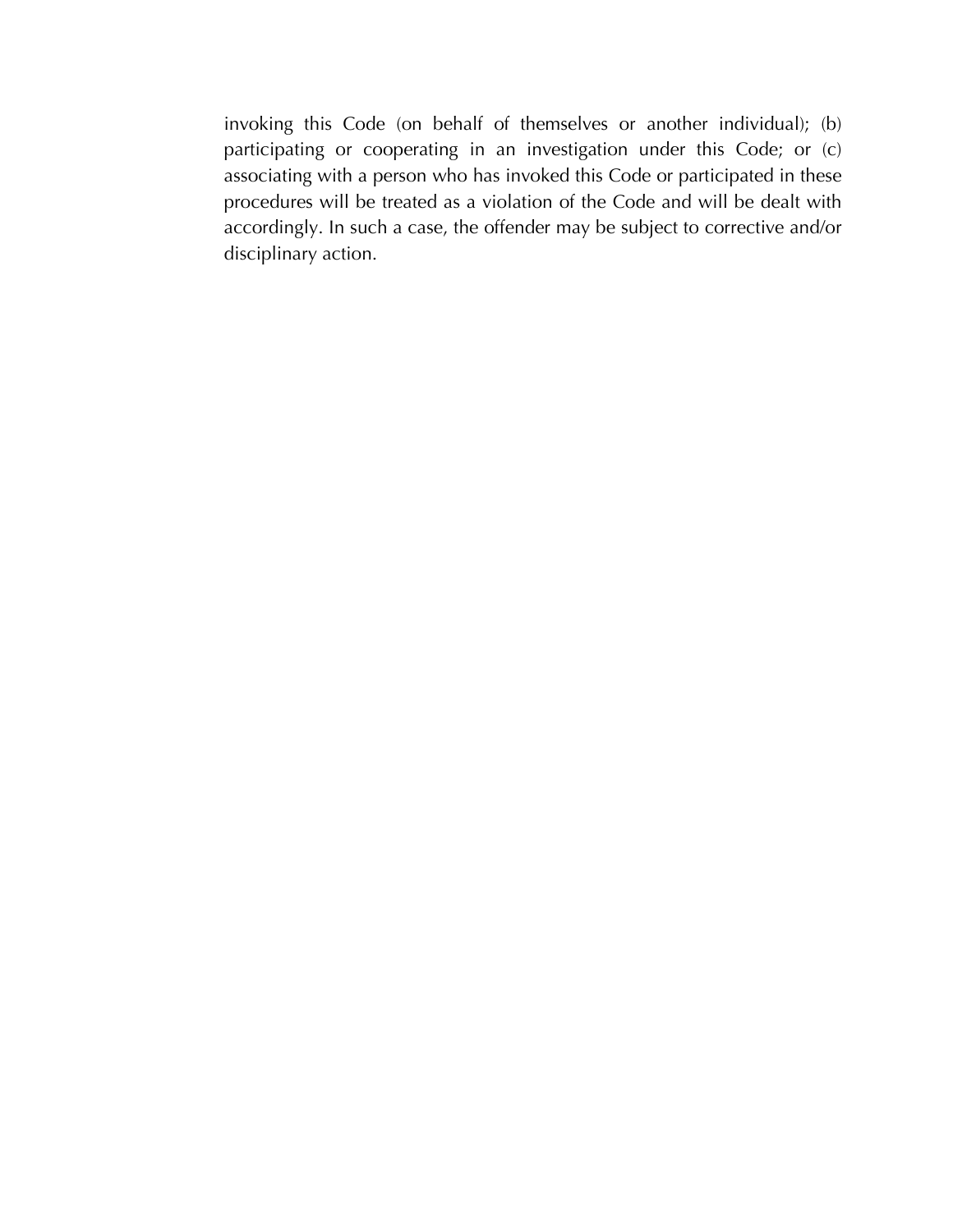**Appendix B**



# **Canadian Association of Threat Assessment Professionals**

## **Guidelines for the Practice of Threat Assessment and Management**

**Current as of 12 October 2018**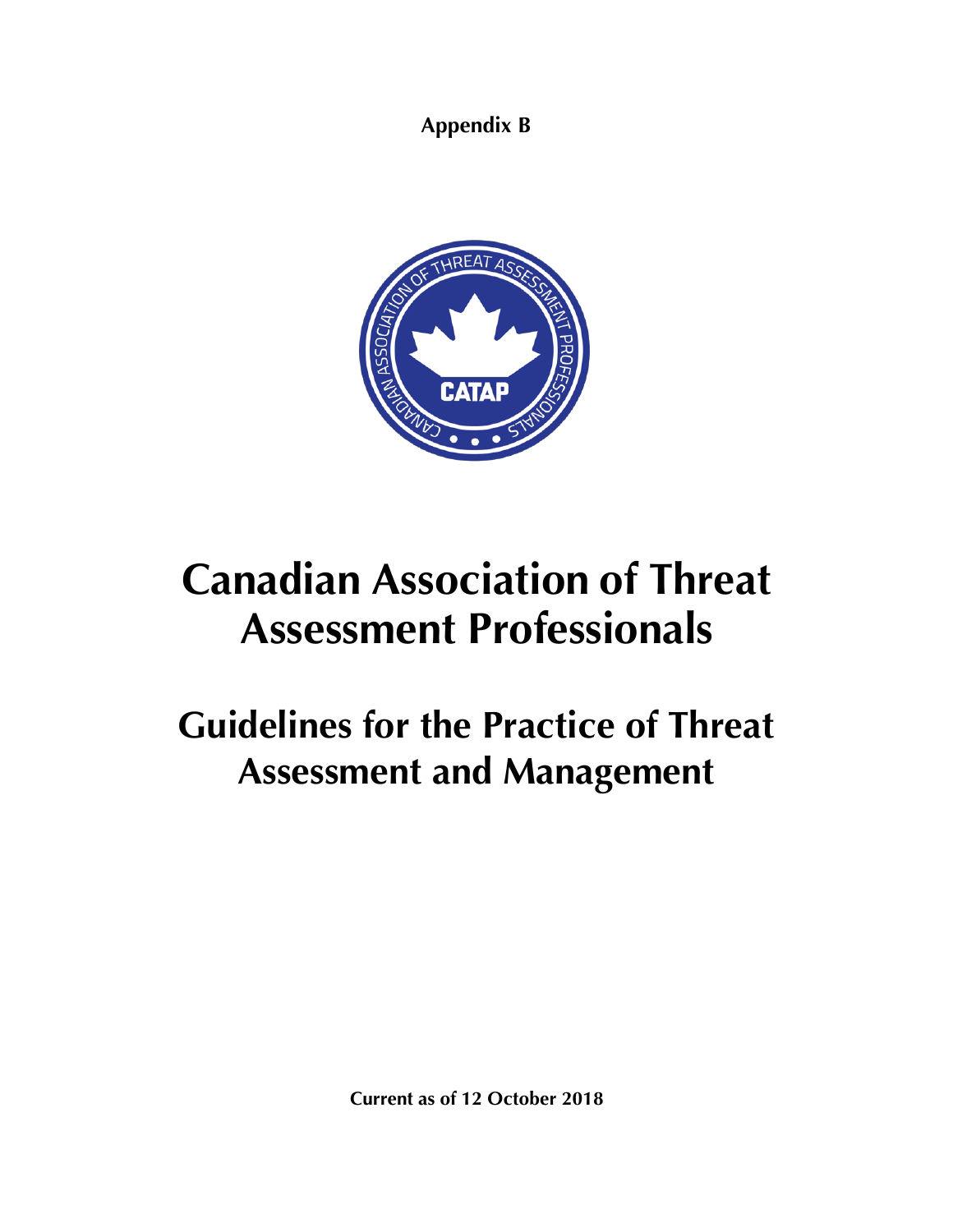### **Canadian Association of Threat Assessment Professionals Guidelines for the Practice of Threat Assessment and Management**

### 1. Introduction

Violence risk assessment and management is conducted by diverse professionals working in a wide range of settings whose responsibilities include<sup>1</sup> protecting people's health and safety. Some professionals draw distinctions between *violence risk assessment and management* and *threat assessment and management*. As there is no consensus regarding which (if any) of these distinctions is valid, and as most are of limited practical importance, we use the terms interchangeably in the *Guidelines*.

The purpose of the *Guidelines* is to promote best practices with respect to violence risk assessment and management for the benefit of those directly involved in and affected by such activities, as well as for the benefit of the general public. The *Guidelines* are aspirational in nature and intent. They recommend rather than require specific activities and conduct, and they aim to help professionals exercise good judgment rather than to restrict or replace professional judgement. The *Guidelines* are also general. They are not exhaustive in scope and not applicable to all situations professionals may encounter in their practice. In particular, the Guidelines are not applicable to the conduct of administration, research and program evaluation, pedagogical activities, or legal consultation. Finally, the *Guidelines* are intended to supplement rather than supplant other relevant legal, professional, or ethical standards.

### 2. Definitions

- 2.1 *Violence* is a plan, attempt, threat, or act by one or more persons that recklessly or deliberately causes fear of, potential, or actual physical harm or grave psychological harm to one or more other persons without lawful authority. Although the range of conduct that falls within this definition of violence is broad, by its very nature it is likely to violate criminal, civil, human rights, employment, occupational health and safety, or other law.
- 2.2 *Risk* is the effect of uncertainty on the achievement of objectives. The uncertainty stems from incompleteness or imprecision in language, knowledge, or information. The objectives may be strategic, tactical, logistical, or operational in nature. Risk typically is used to characterize negative outcomes that may vary in terms of nature, seriousness, imminence, frequency, duration, or likelihood.

<sup>&</sup>lt;sup>1</sup> Throughout this document, "include" means "include without limitation."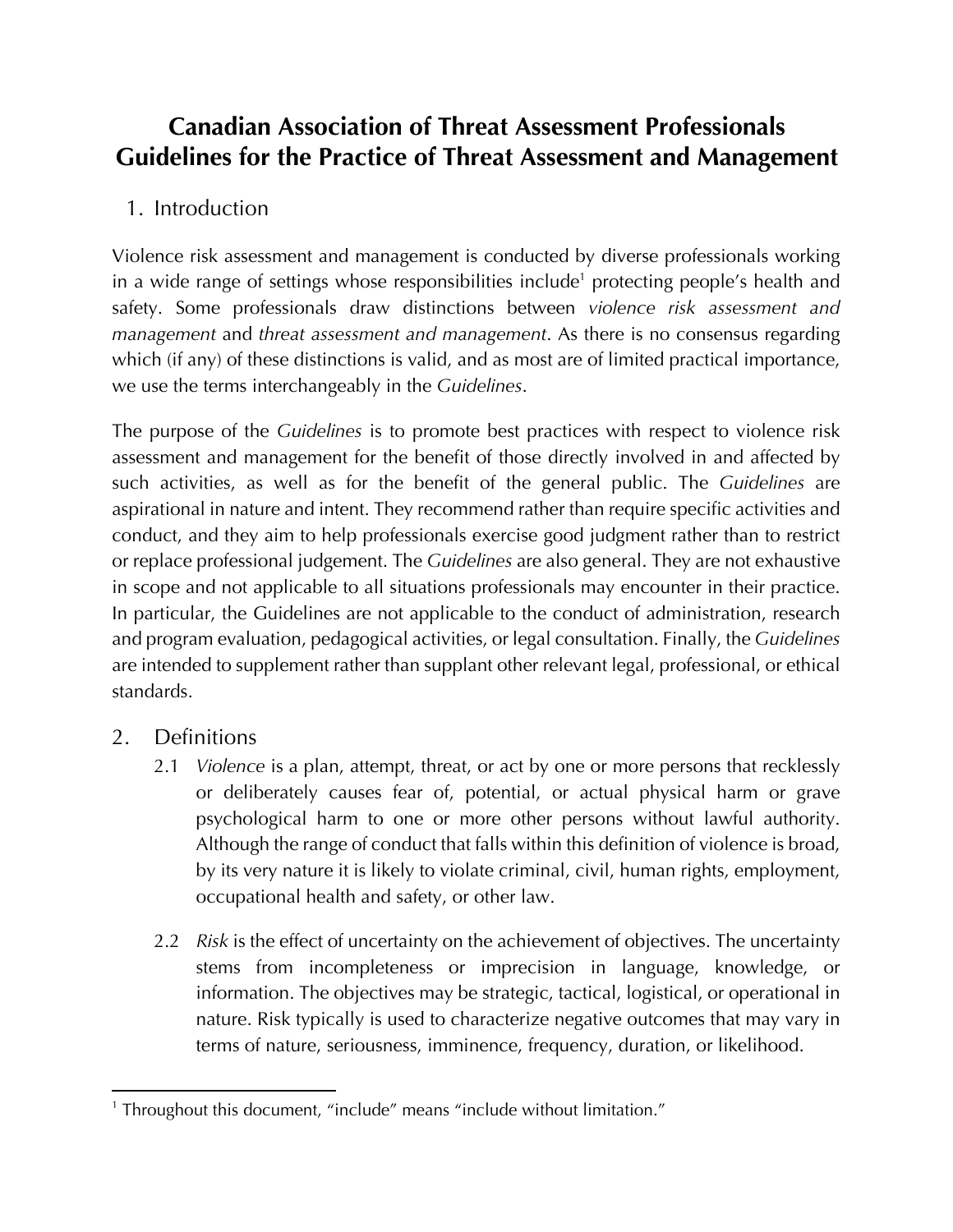- 2.3 *Violence risk assessment*, also known as *threat assessment*, is the process of gathering information about one or more people to understand their potential for violence.
- 2.4 *Violence risk management*, also known as *threat management*, is the process of developing plans to mitigate people's potential for violence.
- 2.5 *Persons of interest* are people whose violence risk is being assessed or managed.
- 2.6 *Potential victims* are people who may be the target of violence perpetrated by persons of interest.
- 2.7 *Threat assessment professionals* are people who deliver violence risk assessment and management services to persons of interest or potential victims.

### 3. Orienting Guidelines

- 3.1 **Threat assessment professionals strive to respect and achieve the ultimate goal of violence risk assessment and management, which is to prevent violence or minimize the impact of violence on potential victims.** To this end, *inter alia*, they assist in identifying, implementing, and evaluating interventions that are both feasible and likely to be effective in a given case.
- 3.2 **Threat assessment professionals strive to achieve and maintain a high level of competence.** To this end, *inter alia*, they familiarize themselves with the scientific and professional literature regarding the various forms of violence with which they work or are likely to encounter. Such literature includes books, chapters, journal articles, and other documents relevant to the nature of, causes of, risk factors for, and management of various forms of violence.
- 3.3 **Threat assessment professionals strive to be aware of and compliant with the laws, policies, standards, and other documents that guide or are relevant to their work.** To this end, *inter alia*, they familiarize themselves with existing laws, policies, standards, and other documents, as well as any updates or changes to same over time.
- 3.4 **Threat assessment professionals strive to respect the basic legal rights and dignity of all persons involved in or affected their work, including persons of interest and potential victims.** To this end, *inter alia*, they ensure that people are adequately informed of and are given the opportunity to exercise their constitutional, human, and privacy rights, as relevant and appropriate. This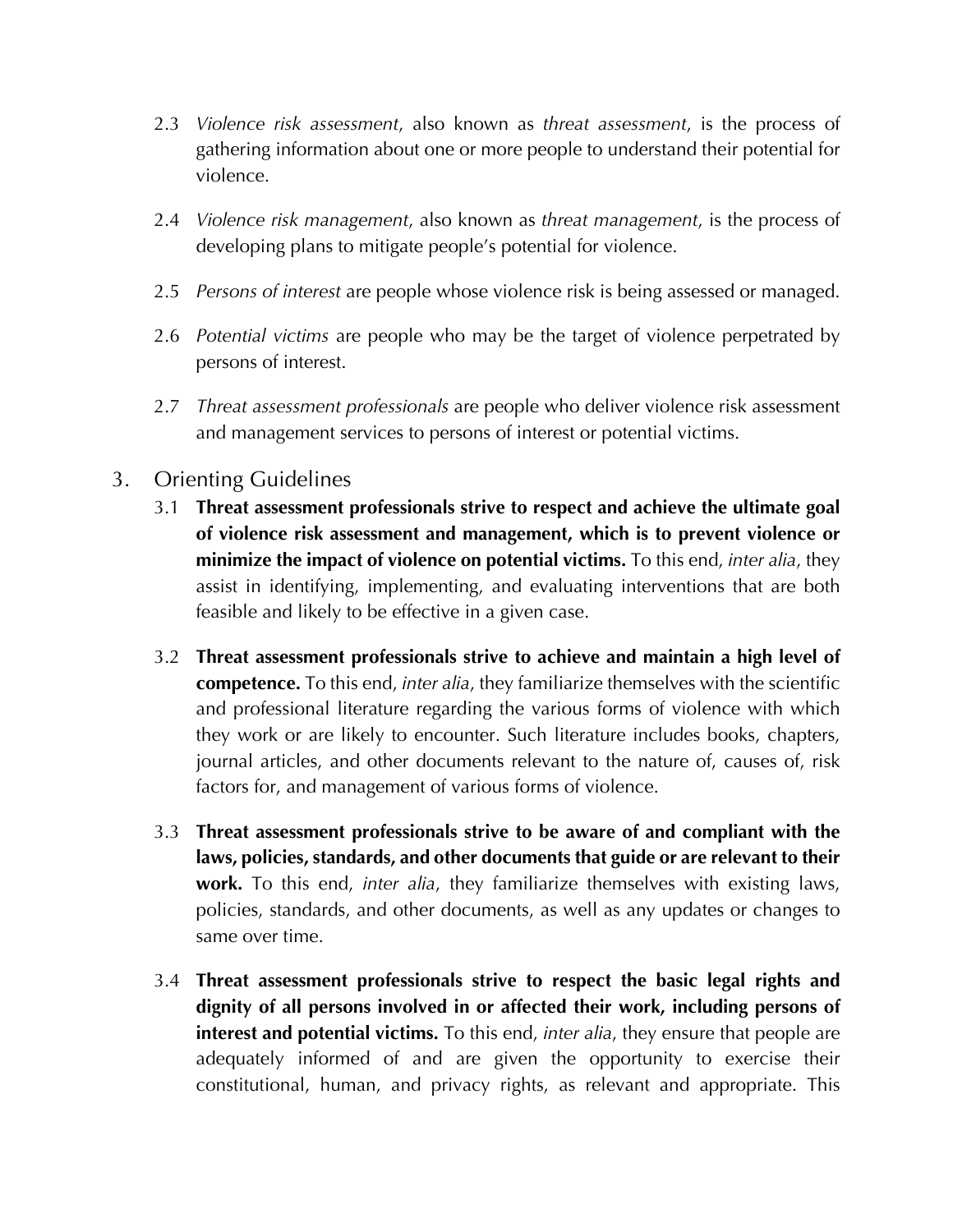includes that people provide informed consent (i.e., their explicit, knowing, and voluntary agreement) prior to participating in violence risk assessment and management and are accompanied by legal counsel, union representatives, or other personal support people, as relevant and appropriate. It also includes using practices that are appropriate in light of and do not discriminate on the basis of gender, age, mental or physical disability, culture, language, or other important group differences.

- 3.5 **Threat assessment professionals strive for fairness and impartiality in their work.** To this end, *inter alia*, they seek to minimize potential bias and maximize transparency and accountability, as relevant and appropriate. Steps to minimize potential bias includes monitoring their own values, perceptions, and reactions; as well as avoiding conflicts of interest or multiple relationships with respect to, or advocacy on behalf of, people involved in or affected by their work. In the face of potential bias, they refuse to undertake work, recuse themselves from work in progress, or seek peer consultation concerning other steps to mitigate potential bias. Steps to maximize transparency and accountability include proving complete, accurate, and prompt information to people involved in or affected by their work, as relevant and appropriate.
- 3.6 **Threat assessment professionals strive to deliver violence risk assessment and management services that are individualized.** To this end, *inter alia*, they familiarize themselves with and consider the totality of relevant circumstances in a given case, as relevant and appropriate, regardless of any specific procedures they use. Such circumstances include the behavior, personal characteristics, living conditions, and plans or intentions for the future of both persons of interest and potential victims.

### 4. Procedural Guidelines

4.1 **Threat assessment professionals strive to gather and integrate all the information that is reasonably necessary to do their work.** To this end, *inter alia*, they identify the information that is reasonably necessary and then attempt to gather it. They gather information from diverse sources, including interviews, observations, official records, and other documents. They use or rely on specialized information-gathering techniques (e.g., open source information searches, covert surveillance), where relevant and appropriate. They attempt to corroborate critical information. They acknowledge in their communications when critical information they relied on was unavailable, incomplete, or outdated.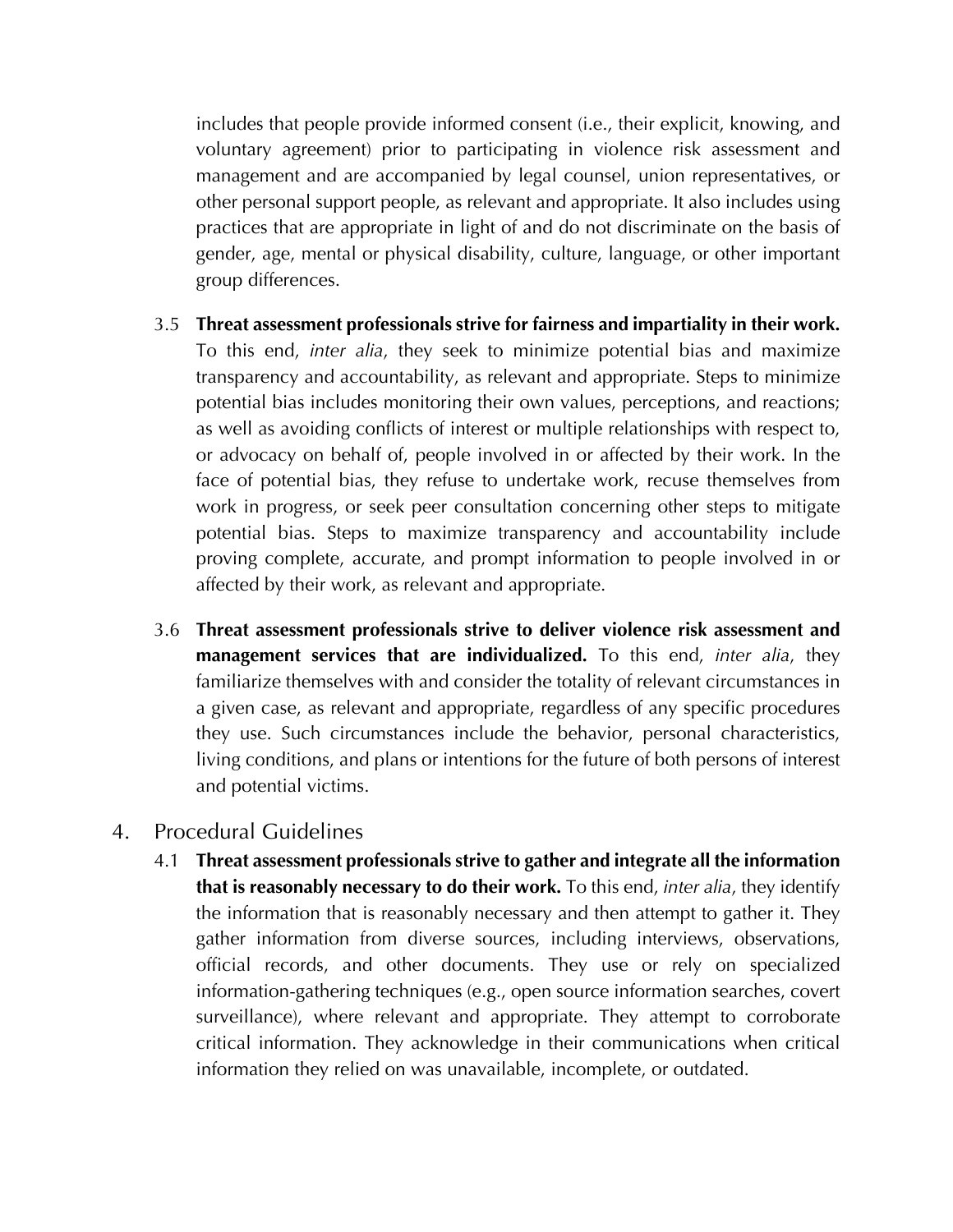- 4.1.1 Threat assessment professionals do not avoid gathering or reviewing information in the form of direct interviews with or observations of persons of interest, unless doing so would be inappropriate, unfeasible, or unsafe (e.g., an interview would compromise an ongoing investigation being conducted for another purpose, an interview would jeopardize the safety of potential victims, the assessment is being conducted in a consultative or liaison role).
- 4.1.2 Threat assessment professionals do not rely on a single source of information in their work, and in particular do not rely on uncorroborated statements made by persons of interest.
- 4.1.3 Threat assessment professionals do not rely on information that is or is likely to be outdated, unless gathering updated information would be inappropriate, unfeasible, or unsafe.
- 4.2 **Threat assessment professionals strive to be alert for signs that persons of interest or potential victims may have physical or mental health problems and take appropriate action when such signs are apparent.** To this end, *inter alia*, they gather information about potential health problems, document and communicate any signs of potential health problems that come to their attention or undertake or recommend specialized assessment or treatment of health problems, as relevant and appropriate. They take care to respect the dignity of people with health problems, and in particular to avoid infringing on their legal rights. They consider carefully the extent to which health problems may affect the risks posed by persons of interest or the management of those risks.
	- 4.2.1 Threat assessment professionals do not assume themselves or encourage others to assume that the mere presence of mental health problems means those problems are relevant to risk.
	- 4.2.2 Threat assessment professionals do not assess or treat physical or mental health problems unless legally qualified to do so and unless they can do so in a way that maintains fairness and impartiality and avoids multiple relationships.
- 4.3 **Threat assessment professionals strive to identify and use evaluative devices or procedures.** To this end, *inter alia*, they acknowledge the limitations of unaided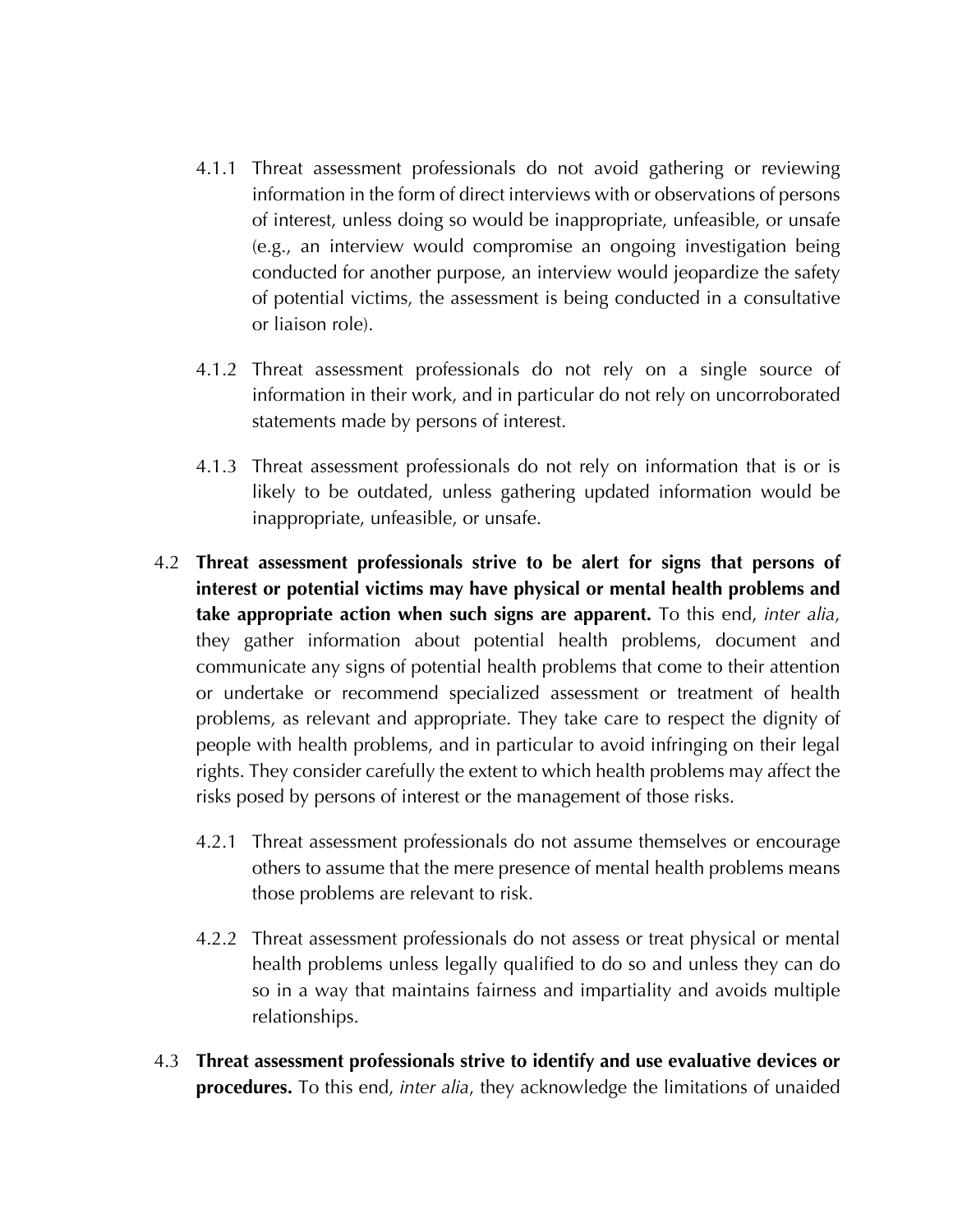or unstructured professional judgment, seek education and training about evaluative devices or procedures germane to their work, and use evaluative devices and procedures, where relevant and appropriate. They use evaluative devices and procedures only as recommended by authorities in the field, such as the developers. They acknowledge in their communications the strengths and limitations of any evaluative devices or procedures they used.

- 4.3.1 Threat assessment professionals do not rely solely on unaided or unstructured professional judgement when evaluative devices or procedures germane to their work exist and could be appropriately used.
- 4.3.2 Threat assessment professionals do not use evaluative devices or procedures unless adequately trained and experienced in their application, administration, and interpretation.
- 4.3.3 Threat assessment professionals do not use evaluative devices or procedures unless familiar with the professional literature regarding their reliability (consistency) and validity (accuracy).
- 4.3.4 Threat assessment professionals do not rely solely on a single evaluative device or procedure in their work.
- 4.3.5 Threat assessment professionals do not report the findings of evaluative devices or procedures that are quantitative (i.e., algorithmic, statistical, or actuarial) in nature without a complete interpretation or explanation of the quantitative findings.
- 4.4 **Threat assessment professionals strive to develop comprehensive management plans**. To this end, *inter alia*, they develop plans that identify potentially effective management strategies, tactics, and logistics. They ensure that plans target all important risk factors, but only important risk factors. They recognize the need for and facilitate coordination among the various professionals responsible for risk management, where relevant and appropriate. They acknowledge in their communications the need to evaluate and revise plans.
	- 4.4.1 Threat assessment professionals do not deliver risk management services without adequate training and experience in those specific services.
	- 4.4.2 Threat assessment professionals do not deliver risk management services without involving and collaborating with allied professionals, as relevant and appropriate.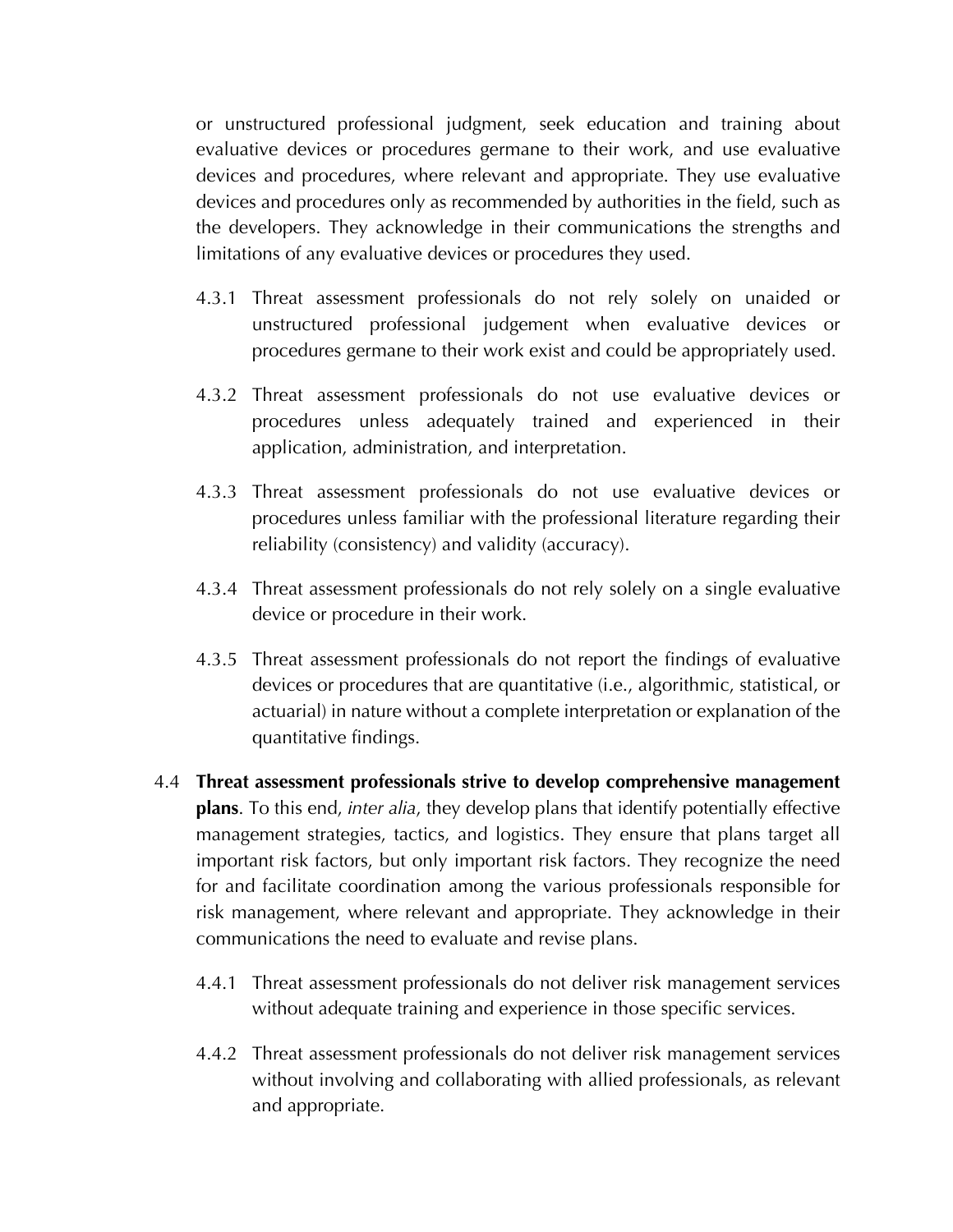- 4.4.3 Threat assessment professionals do not deliver risk management services without arranging for backup or coverage, as relevant and appropriate.
- 4.5 **Threat assessment professionals strive to communicate with others about their work in a manner that is complete, accurate, and clear.** To this end, *inter alia*, they include in their oral or written communications all the information necessary, but only the information necessary, to describe their actions, findings, or opinions. They use non-technical language when communicating with people who are not threat assessment professionals, as relevant and appropriate. They acknowledge the limitations of their work.
	- 4.5.1 Threat assessment professionals do not misrepresent or distort information included in their communications.
	- 4.5.2 Threat assessment professionals do not ignore or omit potentially relevant information from their communications.
	- 4.5.3 Threat assessment professionals do not use jargon in their communications unless necessary and unless they provide adequate definition or explanation.
	- 4.5.4 Threat assessment professionals do not present their findings or opinions without qualifying them in light of limitations in the information on which they were based.
	- 4.5.5 Threat assessment professionals do not present their findings or opinions without qualifying them in light of the contextual and dynamic nature of risk.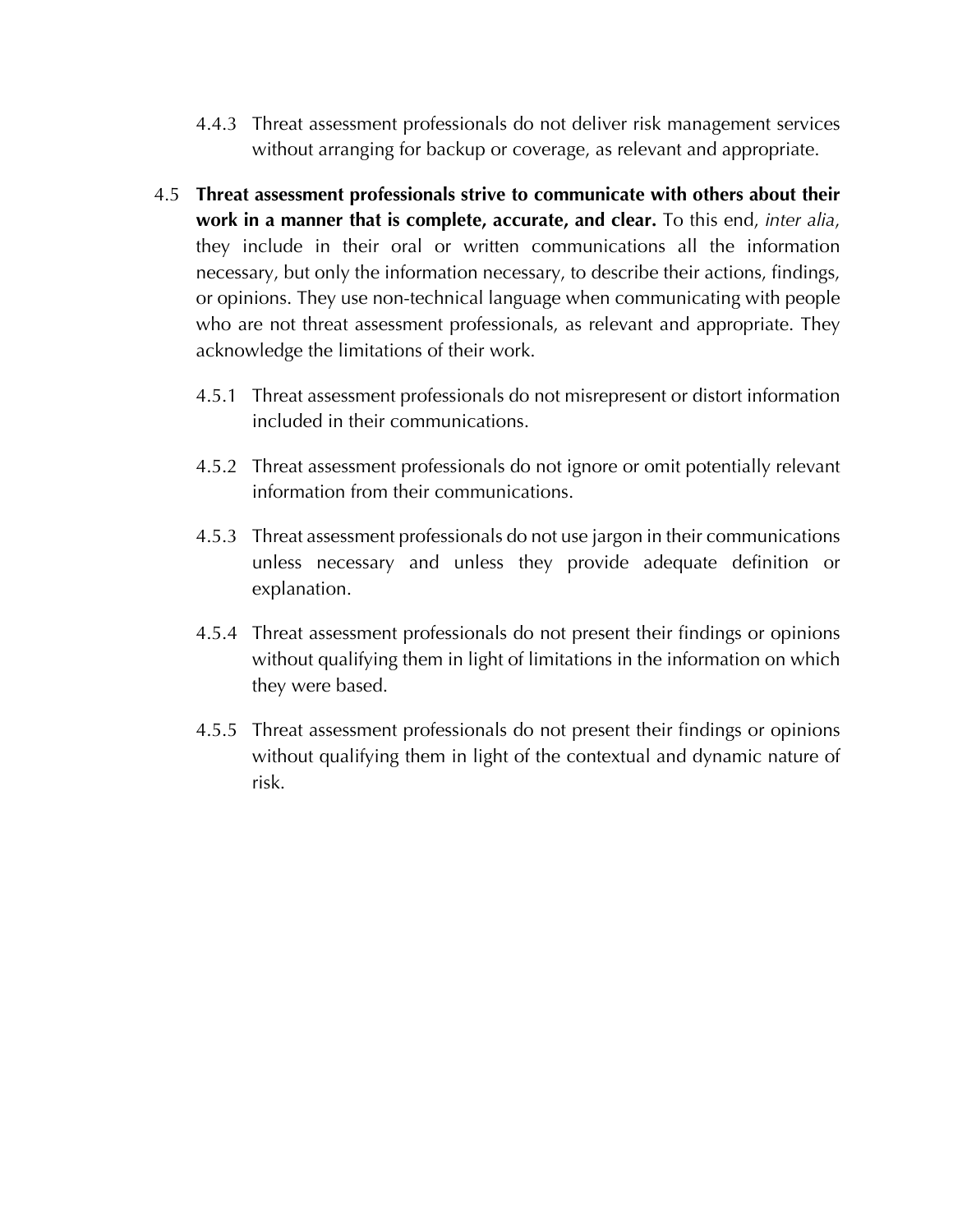**Appendix C**



# **Canadian Association of Threat Assessment Professionals**

## **Core Competencies for the Practice of Threat Assessment and Management**

**Current as of 12 October 2018**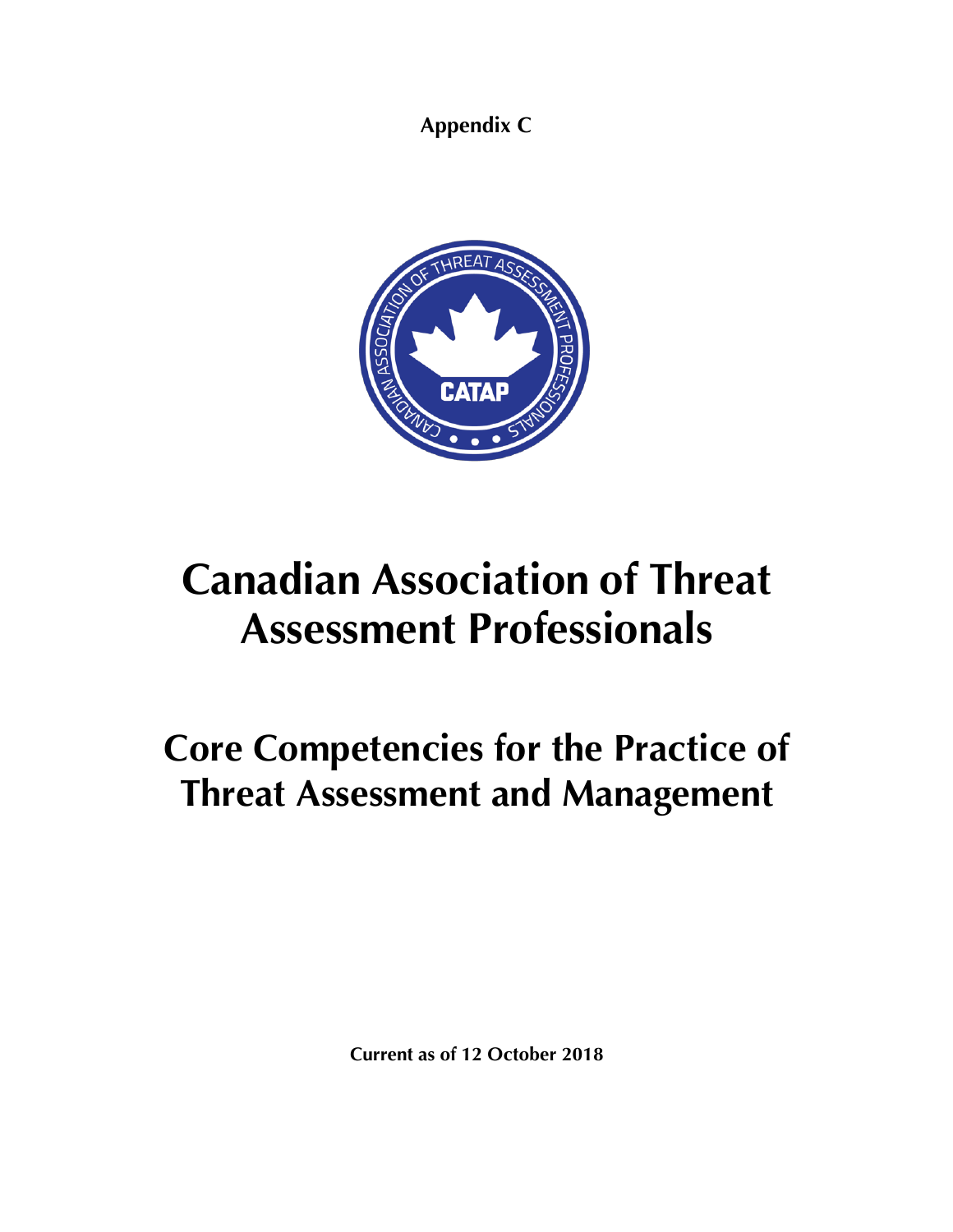## **Canadian Association of Threat Assessment Professionals Core Competencies for the Practice of Threat Assessment and Management**

*\*\*numbers in the left column correspond to sections in the CATAP Guidelines of Practice*

| Planning, Organizing and Coordinating - involves proactively planning, establishing |                                                                                |  |
|-------------------------------------------------------------------------------------|--------------------------------------------------------------------------------|--|
| priorities and managing threats and risks of violence.                              |                                                                                |  |
|                                                                                     |                                                                                |  |
| 4.1                                                                                 | Understanding of subject/victim/witness interviews                             |  |
| 3.3                                                                                 | Understand chain/continuity of evidence                                        |  |
| 3.6                                                                                 | Ability to conduct a background investigation and identify relevant sources of |  |
| 4.1                                                                                 | information                                                                    |  |
| 4.1                                                                                 | Ability to manage workflow in a dynamic environment                            |  |
| 4.1                                                                                 | Ability to identify relevant sources of information including closed and open  |  |
|                                                                                     | sources, collateral sources                                                    |  |
| 4.5                                                                                 | Report writing and documentation                                               |  |

**Analytical Thinking** – *includes organizing information in a systematic way and identifying causal relationships to break down complex situations, understand the case and identify root causes.* 

**Conceptual Thinking** – *includes the ability to identify patterns or connections between situations that are not obviously related, and to identify key or underlying causes of human behaviour in developing situations.*

| 4.3 | Use of the standard tools and concepts and their application to the appropriate |
|-----|---------------------------------------------------------------------------------|
|     | domain of violence                                                              |
| 3.6 | Identifying key factors in sometimes complex cases and associating case         |
|     | information to analyze the potential threat or risk                             |
| 4.1 | Evaluate and weigh the relevance and credibility/veracity of information        |
| 3.2 | Remain current with emerging threat assessment knowledge and practice           |
| 4.3 | relevant to their areas of professional practice.                               |
| 4.1 | Rely on multiple sources of collateral data, and when appropriate, an interview |
|     | with the person of interest                                                     |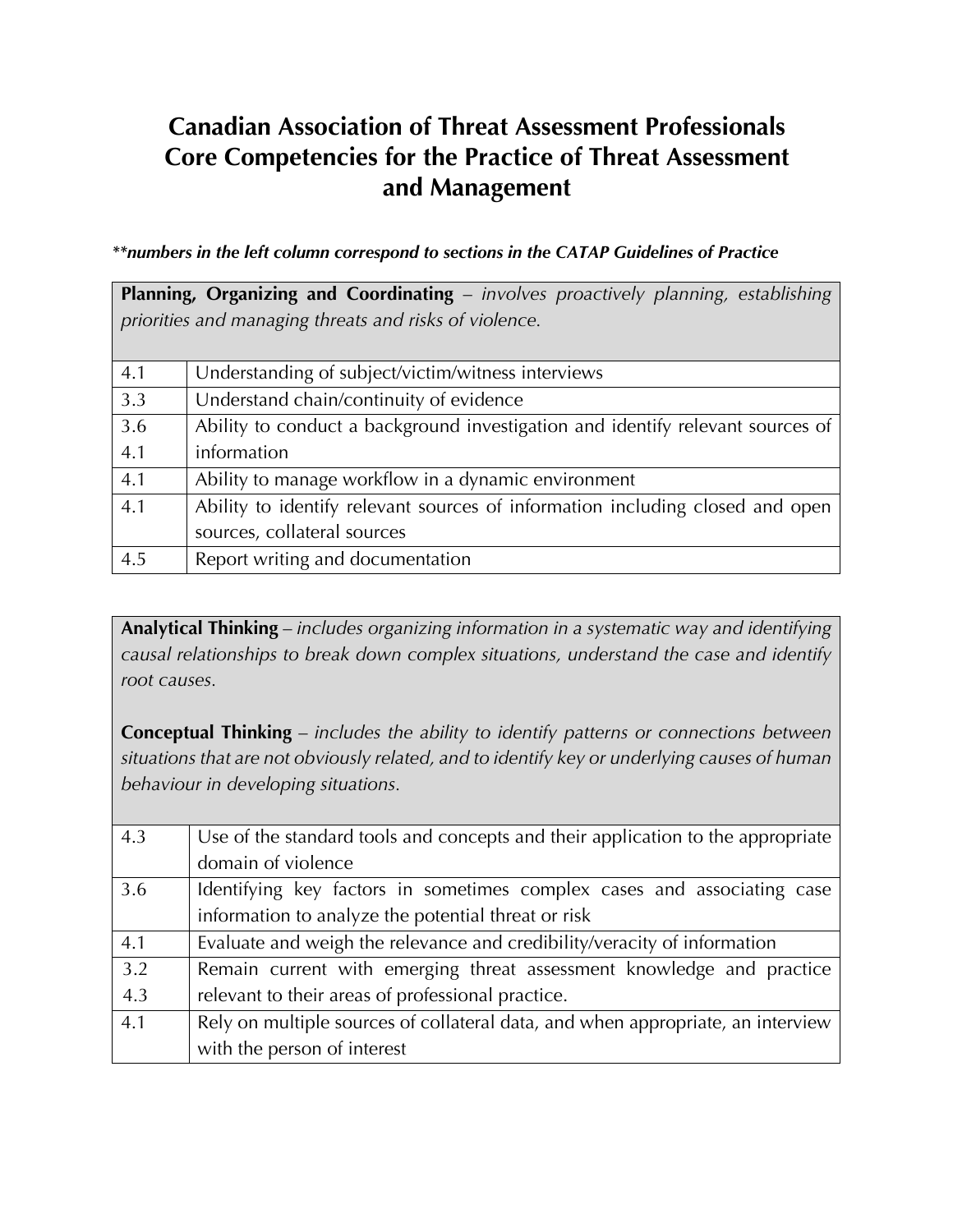**Problem Solving and Judgement** – *ability to analyze problems systematically, organize information, identify key factors, identify underlying causes and generate solutions*

| 3.1 | Understand TAM goals and objectives                                             |
|-----|---------------------------------------------------------------------------------|
| 3.2 | Understand TAM key practices and principles                                     |
| 3.2 | Understand behaviours and motivators of violence                                |
| 3.2 | Understand the use of standard conceptual frameworks (e.g., PIV, JACA, H/H)     |
| 4.3 | and other tools (e.g., actuarials, SPJ guidelines) and their application to the |
|     | appropriate domain of violence (youth, adult, domestic, stalking)               |
| 3.2 | Understand risk enhancing and risk reducing factors including potential risk to |
| 4.4 | victim or the mitigation plan                                                   |

**Integrity** – *refers to actions that are consistent with what one says are important. It is the ability to act with honesty and be consistent based on the particular moral, value or belief system.*

| 3.3 | Knowledge of the CATAP Code of Ethics and Professional Conduct                 |
|-----|--------------------------------------------------------------------------------|
| 3.5 | Objectivity                                                                    |
| 3.4 | Respect for diversity                                                          |
| 3.5 | Honesty, openness, and transparency                                            |
| 3.4 | Understanding the concept of privilege, confidentiality, and informed consent  |
| 4.2 |                                                                                |
| 4.3 | Recognition of appropriate use and limitations of assessment technologies      |
| 4.2 |                                                                                |
| 3.3 | Recognize the process for reporting violations                                 |
| 3.5 | Avoid the use of false of fraudulent statements                                |
| 4.1 | Administer, adapt, score, interpret, or use assessment techniques, interviews, |
| 4.2 | tests, or instruments in a manner and for the purposes that are appropriate    |
|     | considering the research on or evidence of the usefulness and proper           |
|     | application of the techniques.                                                 |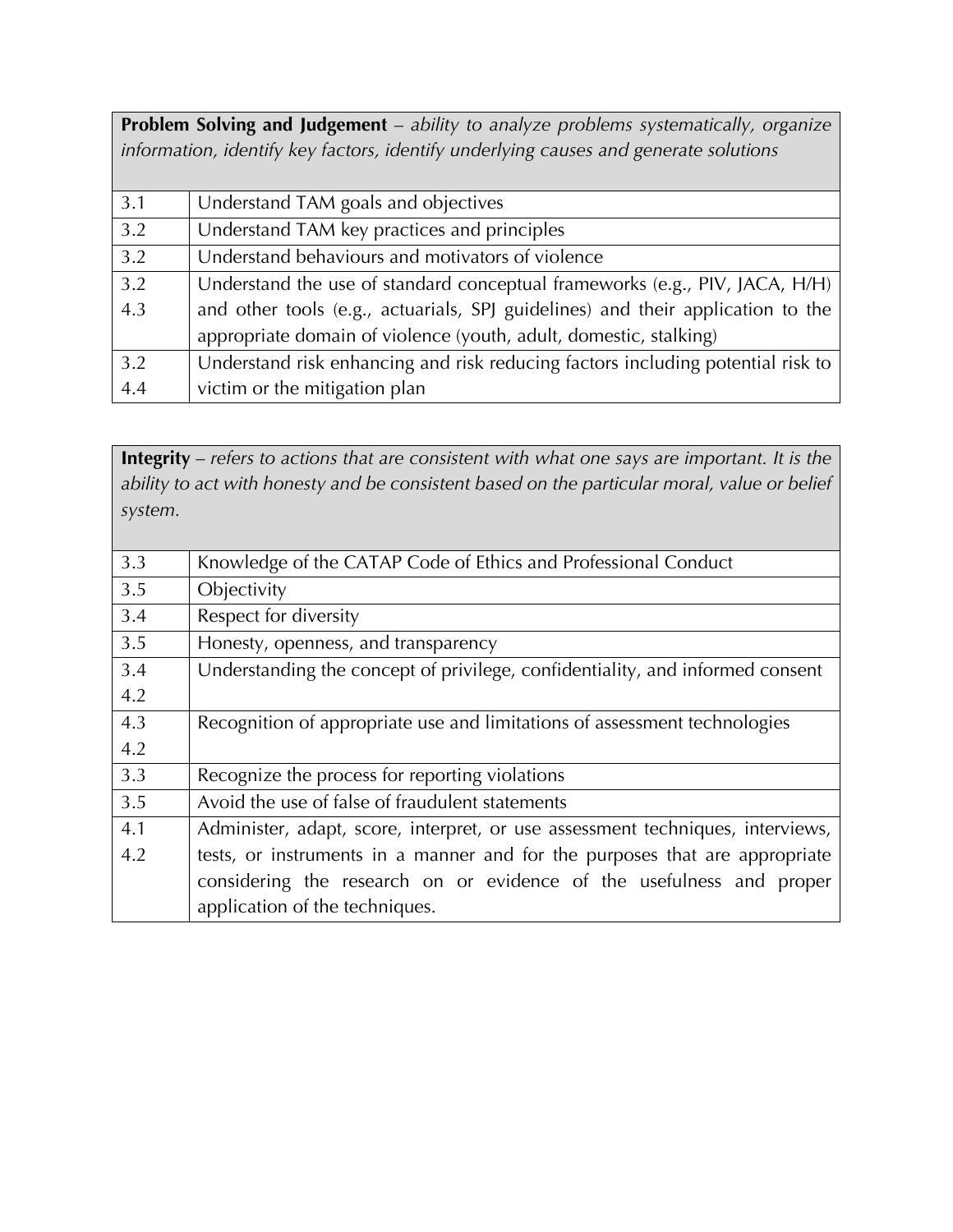**Legal Issues** – *includes understanding the legal framework that threat assessors work within and that all threat assessment is forensic.*

| 3.3 | Comply with applicable privacy requirements and legislation             |
|-----|-------------------------------------------------------------------------|
| 3.3 | Understand other laws relevant to their practice                        |
| 3.3 | Understand information and privacy laws                                 |
| 3.3 | Understand the Canadian Criminal Code and criminal justice system as it |
|     | pertains to their assessments and management plans                      |
| 3.3 | Understanding the criteria for expert evidence                          |
| 3.3 | Understanding the obligations related to duty to warn legislation       |

**Teamwork and Cooperation** – *ability to work co-operatively both within and outside of the organization.*

**Self-Awareness** – *demonstrates awareness, accurate assessment and control of one's own emotional state, attitudes, belief system, image and strengths to maintain personal effectiveness and emotional stability even in the face of adversity, provocation stress and/or high workload.*

| 3.2 | Being aware of the extent and parameters of their competence and their    |
|-----|---------------------------------------------------------------------------|
| 4.4 | professional scope of practice and limit their practice accordingly       |
| 3.2 | When a client's needs fall outside the CATAP member's area of competence, |
| 4.4 | the member should inform the client and offer to refer them to another    |
|     | professional who can assist.                                              |
| 4.4 | Ability to work both independently and as a member of a team              |
| 4.5 | Information sharing and communication with relevant stakeholders          |
| 4.4 | Relationship building                                                     |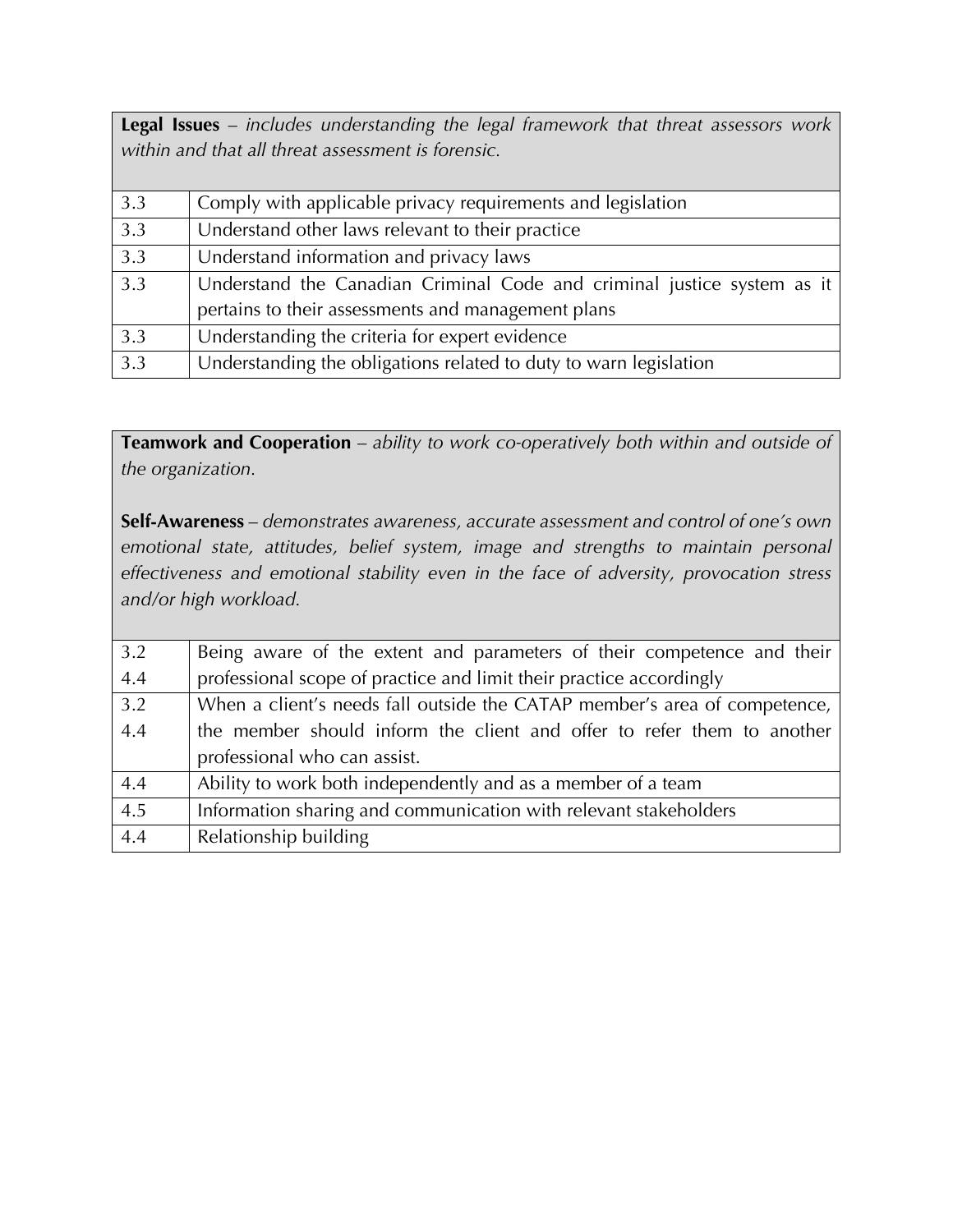**Appendix D**



# **Canadian Association of Threat Assessment Professionals**

## **Certification Program Written Examination Reading List**

**Current as of January 2019**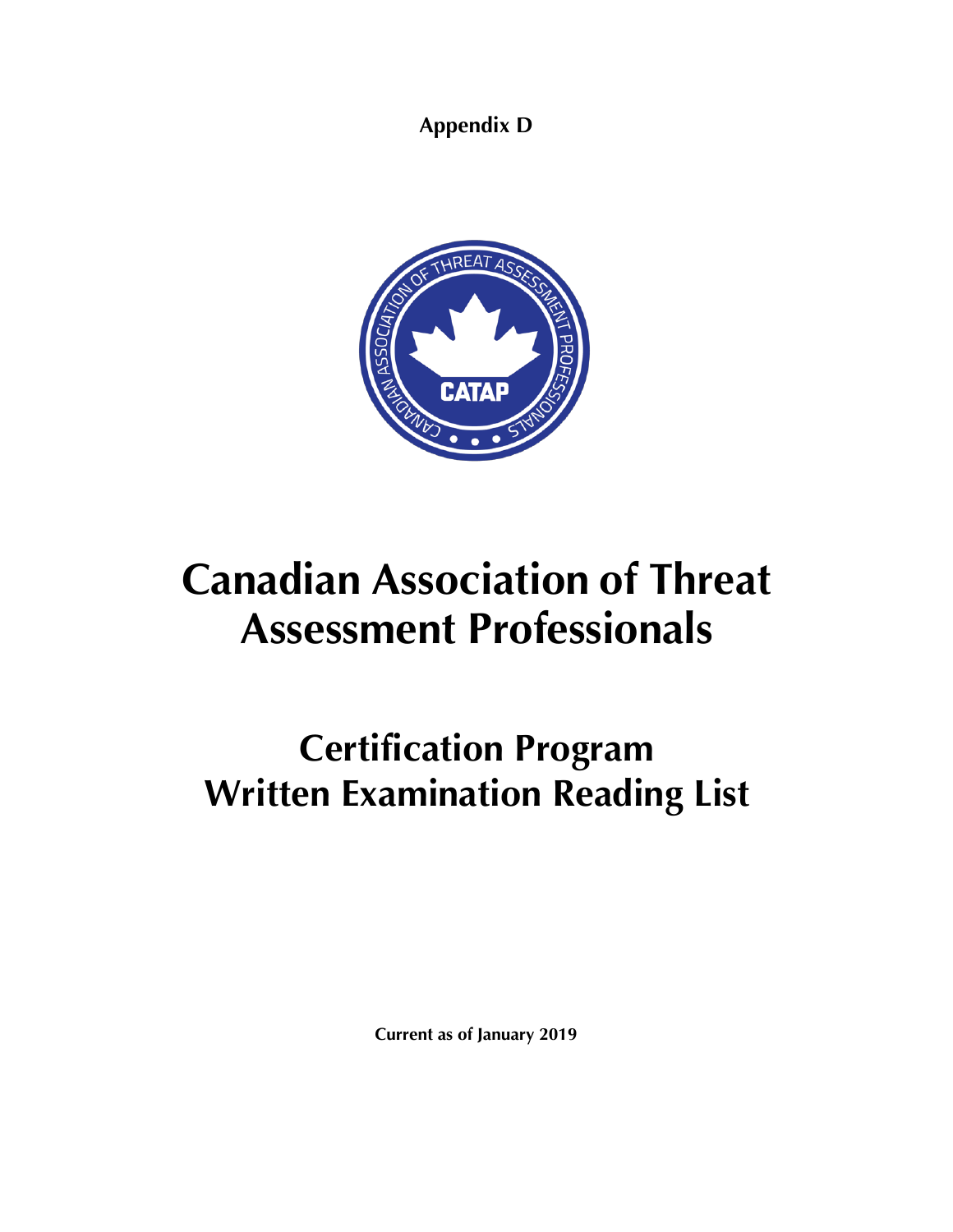### **CATAP Certification Program Written Examination Reading List**

#### \*\*Current as of January 2019\*\*

The written exam consists of 20 multiple choice, 10 fill-in-the-blank, 6 short answer, and 1 long essay questions. The exam covers five content domains: (1) violence, (2) threat assessment, (3) legal, ethical, and professional issues, (4) basic procedures, and (5) analytical tools. The relative weight given to each of the content domains on the examination at presant is as follows: Violence (20%), Threat Assessment (20%), Legal, Ethical, and Professional Issues (20%), Basic Procedures (15%), and Tools (25%). To increase accessibility of the certification program by keeping costs to applicants reasonable, required readings in the form of books or book chapters have been kept to a minimum. There are three categories of readings for each of the six content domains: (1) **core** (required; will form basis of written exam); (2) **breadth** (strongly encouraged; applicants should be expected to be familiar with content); and (3) **supplementary** (encouraged; applicants would be well served to be familiar with content). Some papers are listed in multiple content domains. Please contact the CATAP Certification Program Coordinator, Erin Fuller (erin.fuller@catap.ca), should you need assistance locating any readings.

Candidates have two hours to complete the written examination. Candidates must obtain a score of 80% on the written examination to continue to the next stage (see details in Program Description document).

#### **CONTENT DOMAINS**

#### **1. VIOLENCE**

- Dahlberg, L. L. & Krug, E. (2002). Violence A global public health problem. In E. Krug, L. L. Dahlberg, J. A. Mercy, A. B. Zwi, & R. Lozano (Eds.), *World report on violence and health* (pp. 3-21). Geneva: World Health Organization. Retrieved from: http://whqlibdoc.who.int/publications/2002/9241545615\_chap1\_eng.pdf
- DeWall, C. N., & Anderson, C. A. (2011). The general aggression model. In P. R. Shaver & M. Mikulincer (Eds.), *Human aggression and violence: Causes, manifestations, and consequences* (pp. 15-33). Washington, DC: American Psychological Association.
- DeWall, C. N., Anderson, C. A., & Bushman, B. J. (2011). The general aggression model: Theoretical extensions to violence. *Psychology of Violence*, *1*, 245-258. doi:10.1037/a0023842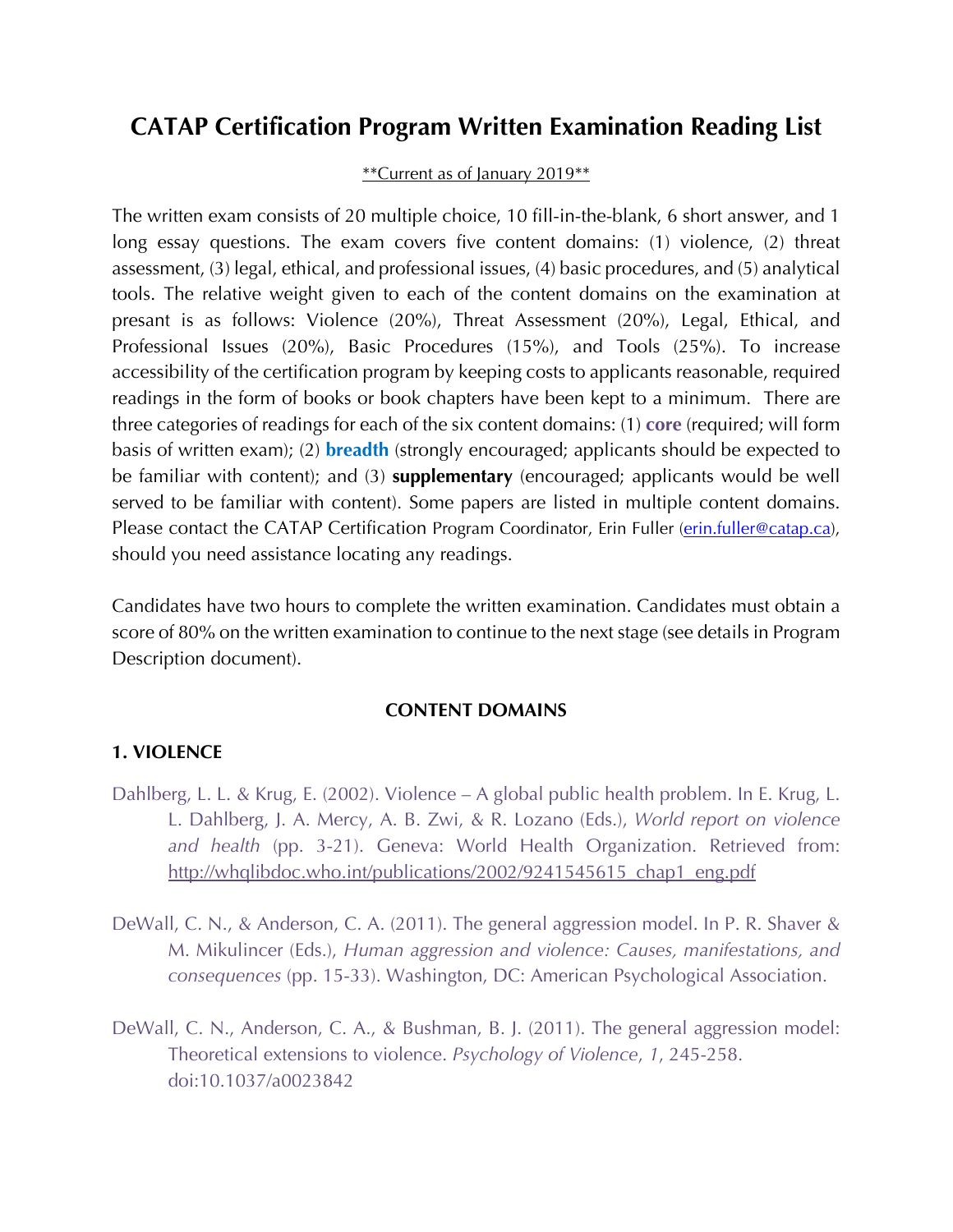- Bonta, J. & Andrews, D. A. (2017). From criminology theories to a psychological perspective of criminal conduct. In J. Bonta & D. A. Andrews (Eds.), *The psychology of criminal conduct, 6th ed.* (pp. 35-56). New York, NY: Routledge.
- Bonta, J. & Andrews, D. A. (2017). The risk-need-responsivity model of offender assessment and treatment. In J. Bonta & D. A. Andrews (Eds.), *The psychology of criminal conduct, 6th ed.* (pp. 175-184). New York, NY: Routledge.
- Felson, R. B. (2009). Violence, crime, and violent crime. *International Journal of Conflict and Violence*, *3*(1), 23-39.
- Slotter, E. B., & Finkel, E. J., (2011). I<sup>3</sup> theory: Instigating, impelling, and inhibiting factors in aggression. In P. R. Shaver & M. Mikulincer (Eds.), *Human aggression and violence: Causes, manifestations, and consequences* (pp. 35-52). Washington, DC: American Psychological Association.
- Wikström, P. O., & Treiber, K. H. (2009). Violence as situational action. *International Journal of Conflict and Violence*, *3*(1), 75-96.

#### **2. THREAT ASSESSMENT**

- American National Standards Institute. (2011). *Workplace violence prevention and intervention.* ASIS/SHRM/WVPI.1-2011.
- Federal Bureau of Investigation. (2017). *Making prevention a reality: Identifying, assessing, and managing the threat of targeted attacks*. Washington, DC: Author. Retrieved from: www.fbi.gov/filerepository/making\_prevention\_a\_reality\_identifying\_assessing\_ma naging\_threats\_of\_ta.pdf
- Guy, L. S., Douglas, K. S., & Hart, S. D. (2015). Risk assessment and communication. In B. Cutler & P. Zapf (Eds.), *APA handbook of forensic psychology*, Vol. 1 (pp. 35- 86). Washington: American Psychological Association. doi: 10.1037/14461--003
- Meloy, J. R., Hart, S., D., & Hoffman, J. (2014). Threat assessment and threat management. In. J. R. Meloy & J. Hoffman (Eds.), *International handbook of threat assessment* (pp. 3-17). Oxford, NY: Oxford University Press.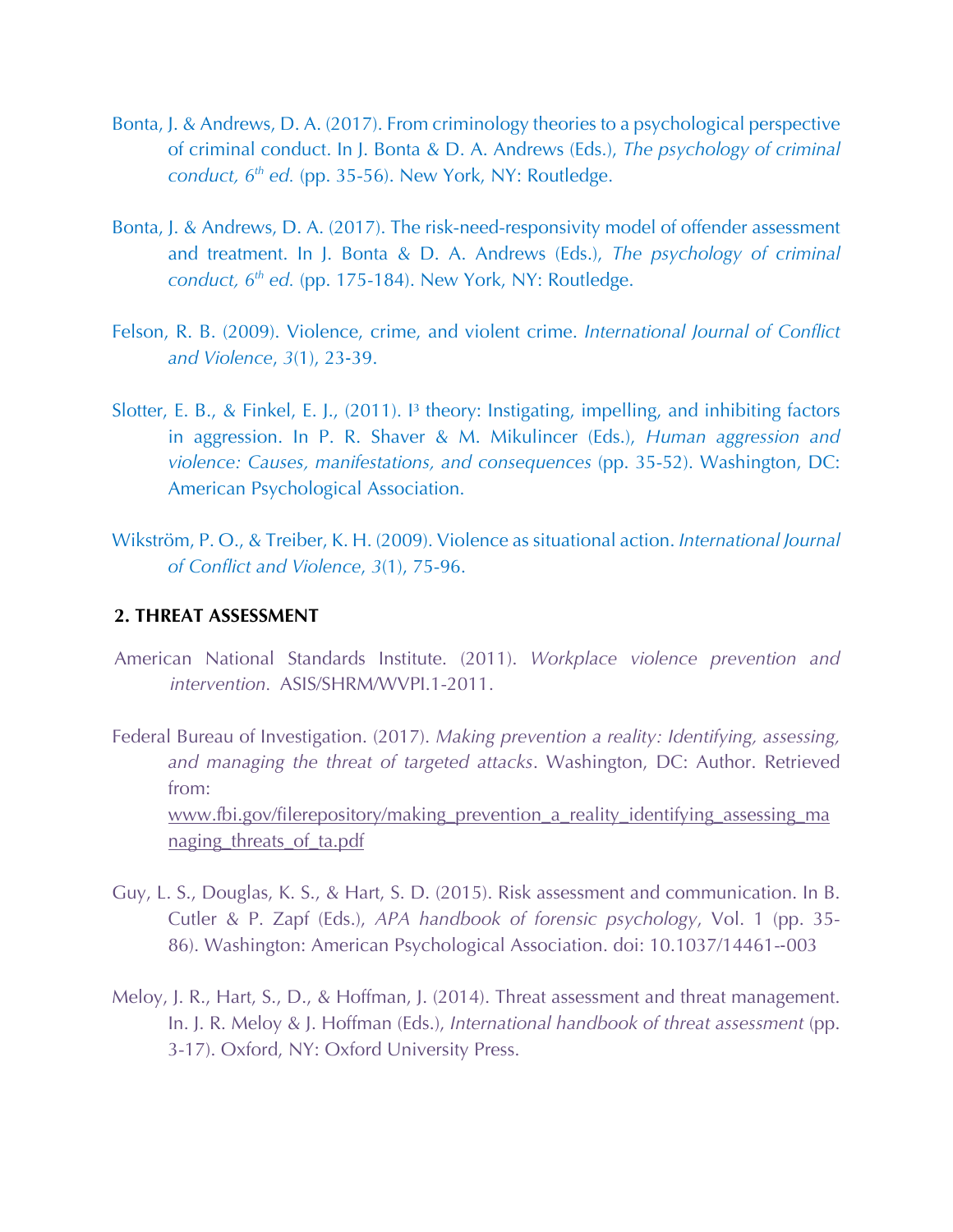- American National Standards Institute. (2015). *Risk assessment*. ANSI/ASIS/RIMS RA.1- 2015.
- O'Toole, M. E., & Smith, S. S. (2014). Fundamentals of threat assessment for beginners. In J. R. Meloy & J. Hoffman (Eds.), *International handbook of threat assessment* (pp. 272-284). Oxford, NY: Oxford University Press.
- Vossekuil, B., Fein, R. A., & Berglund, J. M. (2015). Threat assessment: Assessing the risk of targeted violence. *Journal of Threat Assessment and Management*, *2*, 243-254. doi: 10.1037/tam0000055
- Heilbrun, K., Yasuhara, K., & Shah, S. (2010). Violence risk assessment tools: Overview and critical analysis. In K. S. Douglas & R. Otto (Eds.), *Handbook of violence risk assessment* (pp. 1-17). New York, NY: Routledge.

### **3. LEGAL ISSUES**

- Grabe, N. W. K-H. (2017). Criminal law. In S. Chen (Ed), *Law students' legal advice manual, 41st ed.* (pp. 1.1-1.58). Vancouver, BC: Law Student's Legal Advice Program.
- Mahar, W. (2017). Mental health law. In S. Chen (Ed), *Law students' legal advice manual, 41st ed.* (pp. 14.1-14.23). Vancouver, BC: Law Student's Legal Advice Program.
- Mohandie, K., & Hoffman, J. (2014). Legal issues in threat assessment. In J. R. Meloy & J. Hoffman (Eds.), *International handbook of threat assessment* (pp.67-82). Oxford, NY: Oxford University Press.
- Scott, B. (2017). Employment law. In S. Chen (Ed), *Law students' legal advice manual, 41st ed.* (pp. 9.1-9.58). Vancouver, BC: Law Student's Legal Advice Program.
- Storey, J. S., Campbell, V. J., & Hart, S. D. (2013). Expert evidence about violence risk assessment: A study of Canadian legal decisions. *International Journal of Forensic Mental Health*, *12*, 287-296. doi: 10.1080/14999013.2013.867383
- Williams, D. (2017). Human rights. In S. Chen (Ed), *Law students' legal advice manual, 41st ed.* (pp. 6.1-6.24). Vancouver, BC: Law Student's Legal Advice Program.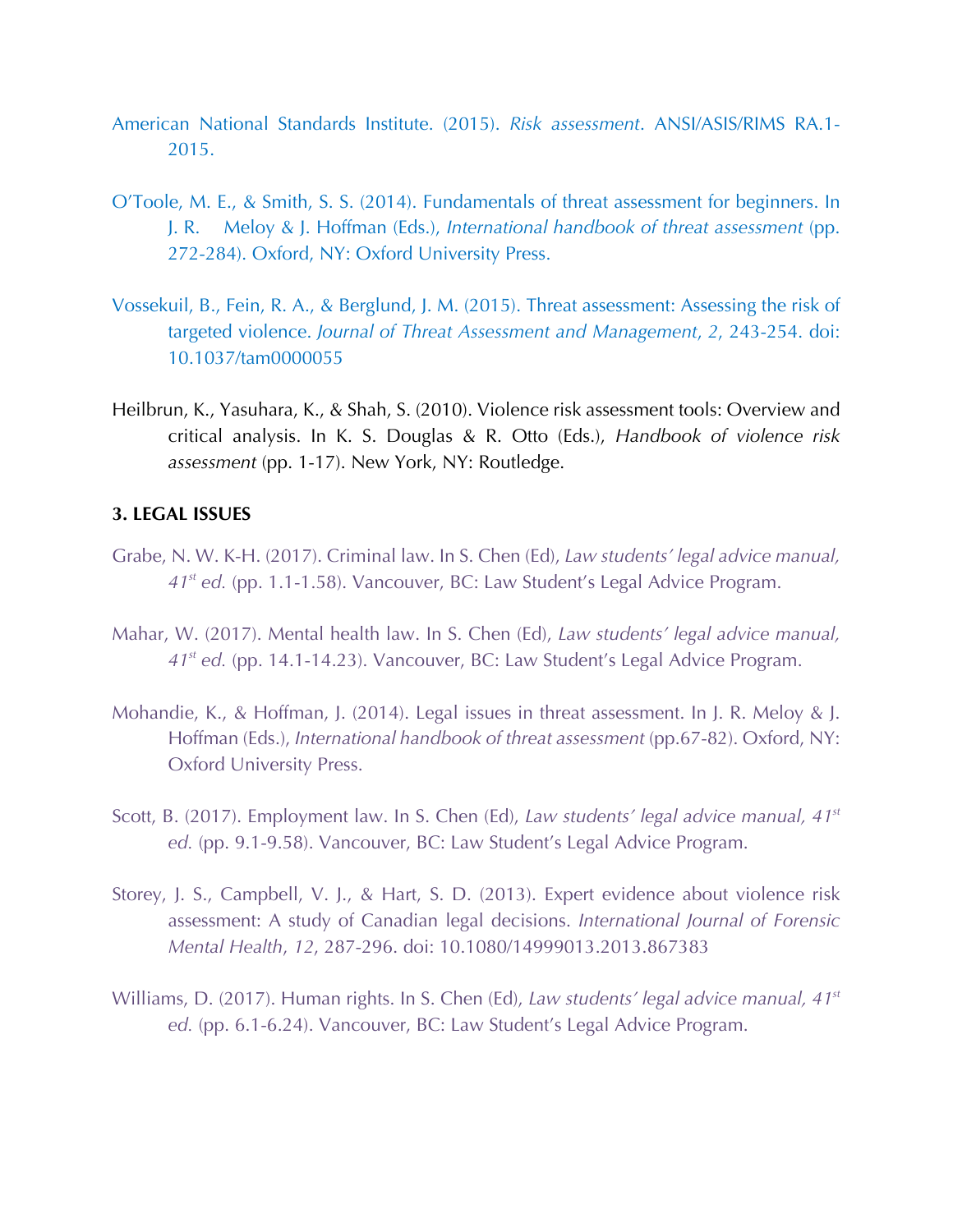Confessions

• *R. v. Oickle*, 2000 SCC

https://www.canlii.org/en/ca/scc/doc/2000/2000scc38/2000scc38.html Expert Evidence

- *R. v. Abbey,* 2009 ONCA 624 https://www.canlii.org/en/on/onca/doc/2009/2009onca624/2009onca624.html
- *R. v. Mohan,* [1994] 2 SCR 9 https://www.canlii.org/en/ca/scc/doc/1994/1994canlii80/1994canlii80.html

Limits of Privilege

• *Smith v Jones*, 1999 SCC https://www.canlii.org/en/ca/scc/doc/1999/1999canlii674/1999canlii674.html

Cawood, J., & Corcoran, M. (2009). Organizational influences – Personal and professional. In J. Cawood & M. Corcoran (Eds.), *Violent assessment and intervention: The practitioner's handbook,* (pp. 203-217). Boca Raton, FL: CRC Press.

Cawood, J., & Corcoran, M. (2009). The laws of violence risk assessment and intervention. In J. Cawood & M. Corcoran (Eds.), *Violent assessment and intervention: The practitioner's handbook,* (pp. 279-309). Boca Raton, FL: CRC Press.

*Winko v British Columbia (Forensic Psychiatric Institute)*, 1999 SCC https://www.canlii.org/en/ca/scc/doc/1999/1999canlii694/1999canlii694.html

### **4. ETHICAL AND PROFESSIONAL ISSUES**

CATAP Code of Ethics and Professional Conduct (2018).

CATAP Core Competencies (2018).

CATAP Guidelines for Practice (2017).

- *Ewert v. Canada*, 2018 SCC 30 https://www.canlii.org/en/ca/scc/doc/2018/2018scc30/2018scc30.html
- *R. v. Gladue,* [1999] 1 SCR, 679 (SCC) https://www.canlii.org/en/ca/scc/doc/1999/1999canlii679/1999canlii679.html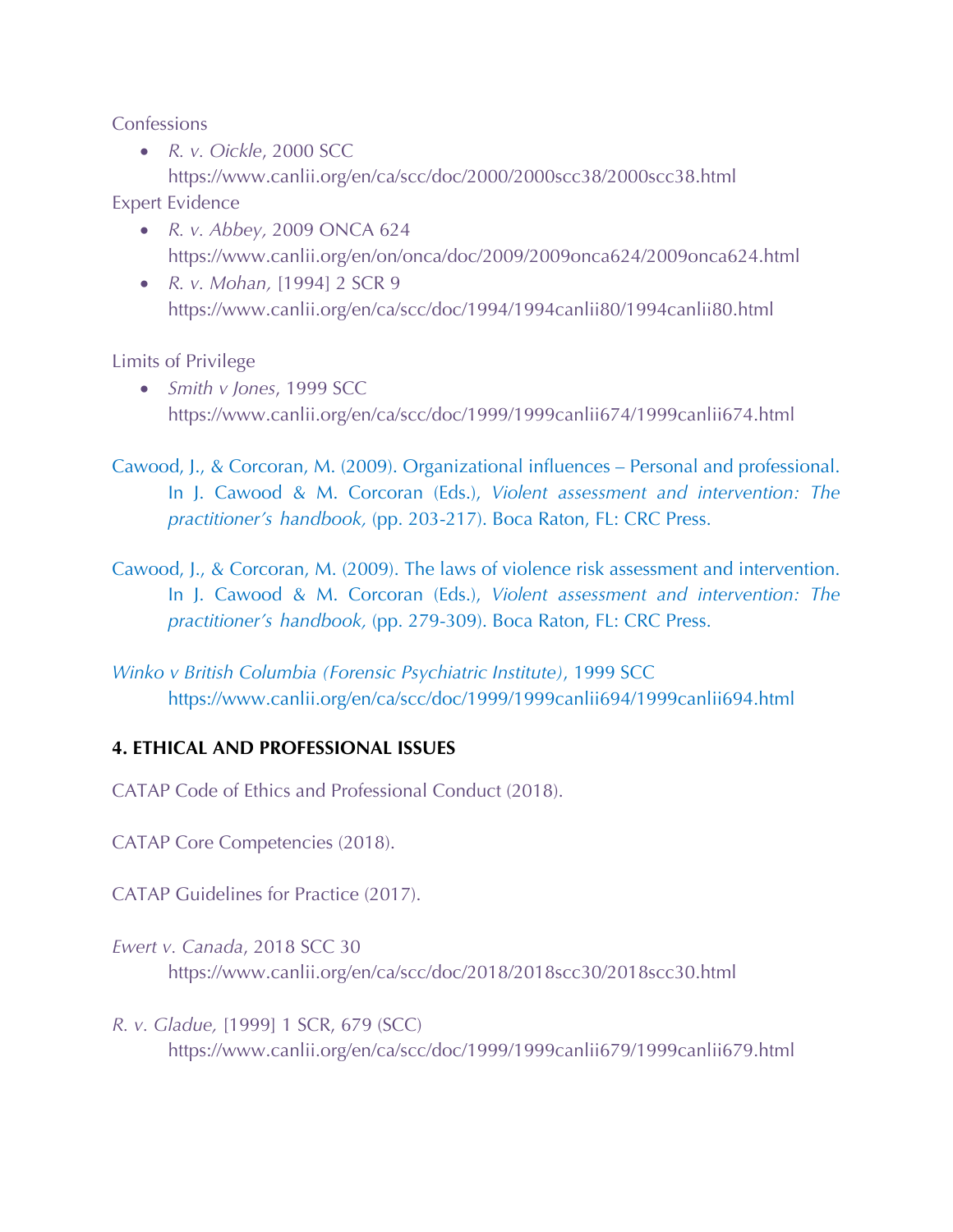- *R. v. Ipeelee*, [2012], SCC 13 https://www.canlii.org/en/ca/scc/doc/2012/2012scc13/2012scc13.html
- Hart, S. D. (2016). Culture and violence risk assessment: The case of Ewert v. Canada. *Journal of Threat Assessment and Management, 3*, 76-96. doi: 10.1037/tam0000068

#### **5. BASIC PROCEDURES**

- *Basic procedural issues: interviewing, reviewing critical info, collaterals, reviewing third party info; response distortion*
- Guy, L. S., Douglas, K. S., & Hart, S. D. (2015). Risk assessment and communication. In B. Cutler & P. Zapf (Eds.), APA handbook of forensic psychology, Vol. 1 (pp. 35- 86). Washington: American Psychological Association. doi: 10.1037/14461--003
- Van der Meer, B. & Diekhuis, M. (2014). Collecting and assessing information for threat assessment. In J. R. Meloy & J. Hoffman (Eds.), International handbook of threat assessment (pp. 54-66). Oxford, NY: Oxford University Press.
- Cawood, J., & Corcoran, M. (2009). Information gathering. In J. Cawood & M. Corcoran (Eds.), Violent assessment and intervention: The practitioner's handbook, (pp. 17- 62). Boca Raton, FL: CRC Press.
- Cawood, J., & Corcoran, M. (2009). The informative discussion. In J. Cawood & M. Corcoran (Eds.), Violent assessment and intervention: The practitioner's handbook, (pp. 63- 101). Boca Raton, FL: CRC Press.
- Otto**,** R. K. (2008). Challenges and advances in assessment of response style in forensic examination contexts. *In R. Rogers (Ed.)* Clinical assessment of malingering and deception, 3<sup>rd</sup> ed. (pp. 365-375). New York: Guilford Press.
- Rogers**,** R. (2008). An introduction to response styles. In R. Rogers (Ed.) Clinical assessment of malingering and deception, 3rd ed. (pp 3-13). New York: Guilford Press.

### **6. BEHAVIORAL THREAT ASSESSMENT ANALYTICAL TOOLS**

Calhoun, F. S., & Weston, S. (2016). *Threat assessment and management strategies: Identifying the hunters and howlers* (2<sup>nd</sup> Ed.) Boca Raton, FL: CRC Press.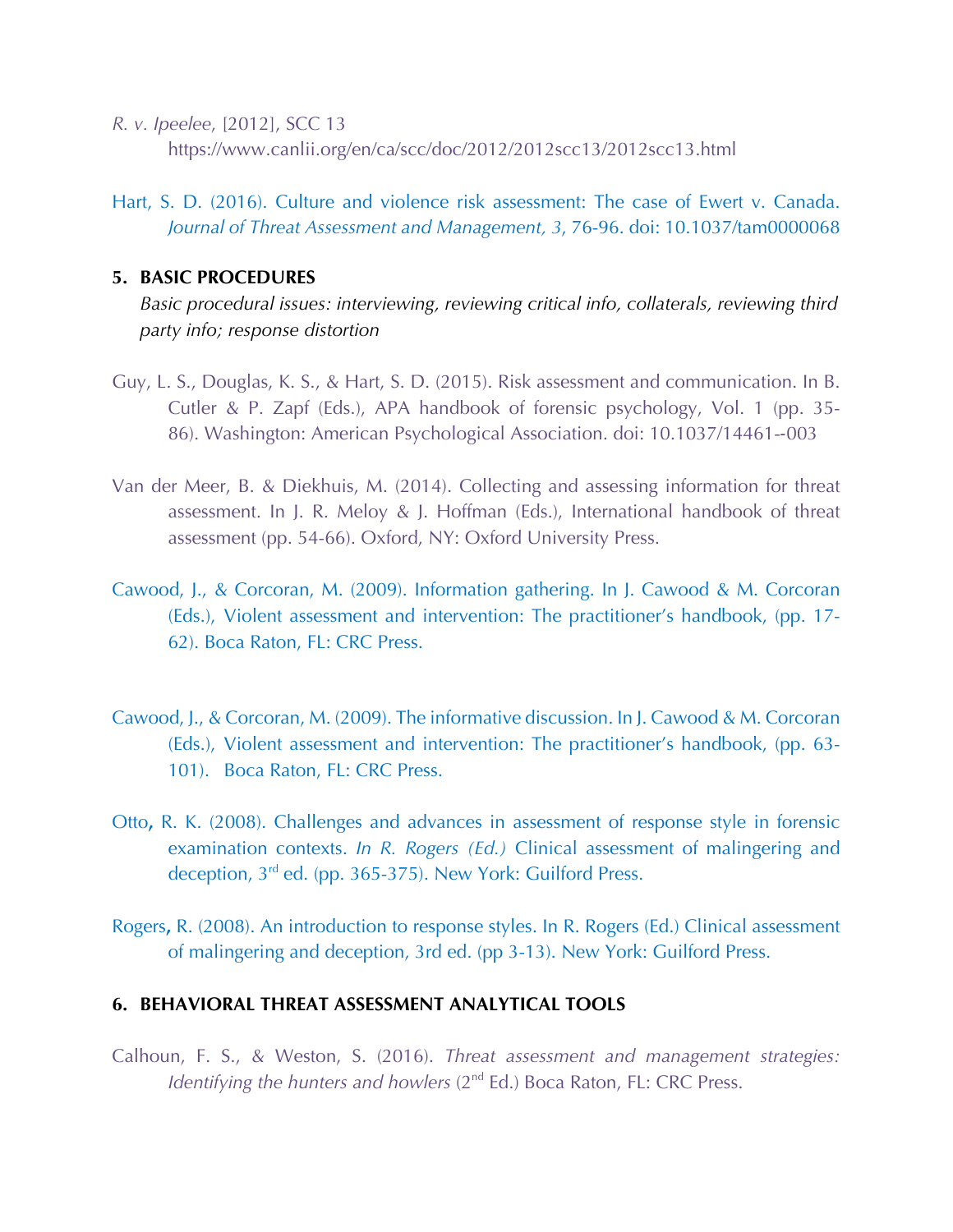- Hart, S. D., Sturmey, P., Logan, C., & McMurran, M. (2011). Forensic case formulation. *International Journal of Forensic Mental Health, 10*, 118-126.
- Anderson, D., & Hanson, R. K. (2010). Static-99: An actuarial tool to assess risk of sexual and violent recidivism among sexual offenders. In K. S. Douglas & R. Otto (Eds.), *Handbook of violence risk assessment* (pp. 251-267). New York, NY: Routledge.
- Borum, R., Lodewijks, H., Bartel, P. A., & Forth, A. E. (2010). Structured Assessment of Violence Risk in Youth (SAVRY). In K. S. Douglas & R. Otto (Eds.), *Handbook of violence risk assessment* (pp. 63-79). New York, NY: Routledge.
- Calhoun, F., & Weston, S. (2015). Perspectives on threat management. *Journal of Threat Assessment and Management*, *2*, 258-267. doi: 10.1037/tam0000056
- Dematteo, D., Edens, J. F., & Hart, A. (2010). The use of measures of psychopathy in violence risk assessment. In K. S. Douglas & R. Otto (Eds.), *Handbook of violence risk assessment* (pp. 19-40). New Your, NY: Routledge.
- Douglas, K. S., Hart, S. D., Webster, C. D., Belfrage, H., Guy, L. S., & Wilson, C. M. (2014). Historical-Clinical-Risk Management-20, Version 3 (HCR-20<sup>V3</sup>): Development and Overview. *International Journal of Forensic Mental Health Services, 13,* 93-108.
- Hanson, R. K., Thornton, D., Helmus, L., & Babchishin, K. M. (2015). What sexual recidivism rates are associated with Static-99R and Static-2002R scores? *Sexual Abuse: A Journal of Research and Treatment, 28*, 215-282. doi:10.1177/1079063215574710.
- Hart, S. D., & Boer, D. P. (2010). Structured professional judgment guidelines for Sexual Violence Risk Assessment: The Sexual Violence Risk-20 (SVR-20) and Risk for Sexual Violence Protocol (RSVP). In K. S. Douglas & R. Otto (Eds.), *Handbook of violence risk assessment* (pp. 269-294). New York, NY: Routledge.
- Kropp, P. R., & Gibas, A. (2010). The Spousal Assault Risk Assessment Guide (SARA). In K. S. Douglas & R. Otto (Eds.), *Handbook of violence risk assessment* (pp. 227-250). New York, NY: Routledge.
- Meloy, J. R., & Gill, P. (2016). The lone-actor terrorist and the TRAP-18. *Journal of Threat Assessment and Management*, *3*(1), 37. doi: 10.1037/tam0000061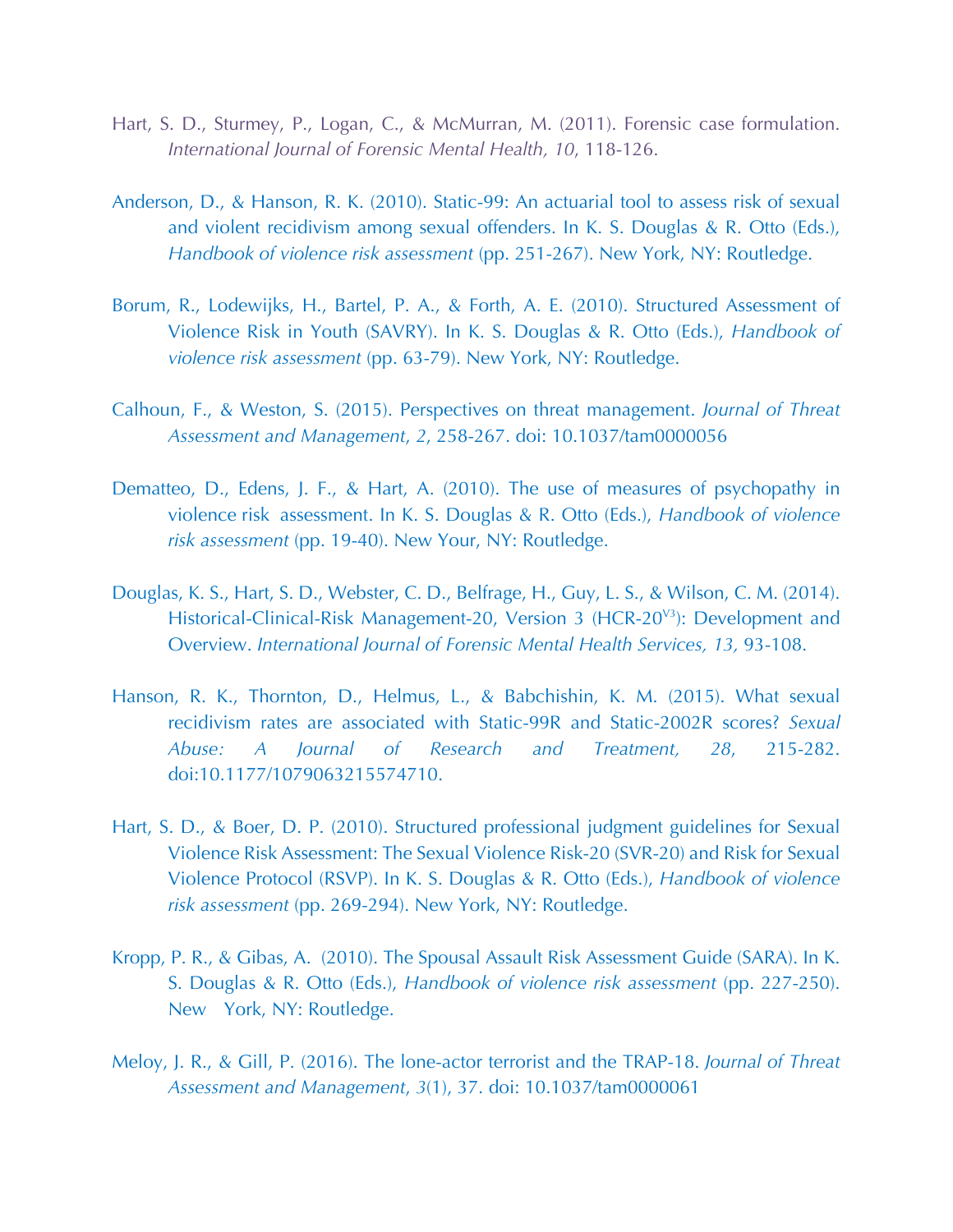- Rice, M. E., Harris, G. T., & Hilton, N. Z. (2010). The Violence Risk Appraisal Guide and Sex Offender Risk Appraisal Guide for Violence Risk Assessment and the Ontario Domestic Assault Risk Assessment and Domestic Violence Risk Appraisal Guide for Wife Assault Risk Assessment. In K. S. Douglas & R. Otto (Eds.), *Handbook of violence risk assessment* (pp. 99-119). New York, NY: Routledge.
- Rice, M. E., Harris, G. T., & Lang, C. (2013). Validation of revision to the VRAG and SORAG: The Violence Risk Appraisal Guide – Revised (VRAG-R). *Psychological Assessment, 25*(3), 951-965. doi: 10.1037/a0032878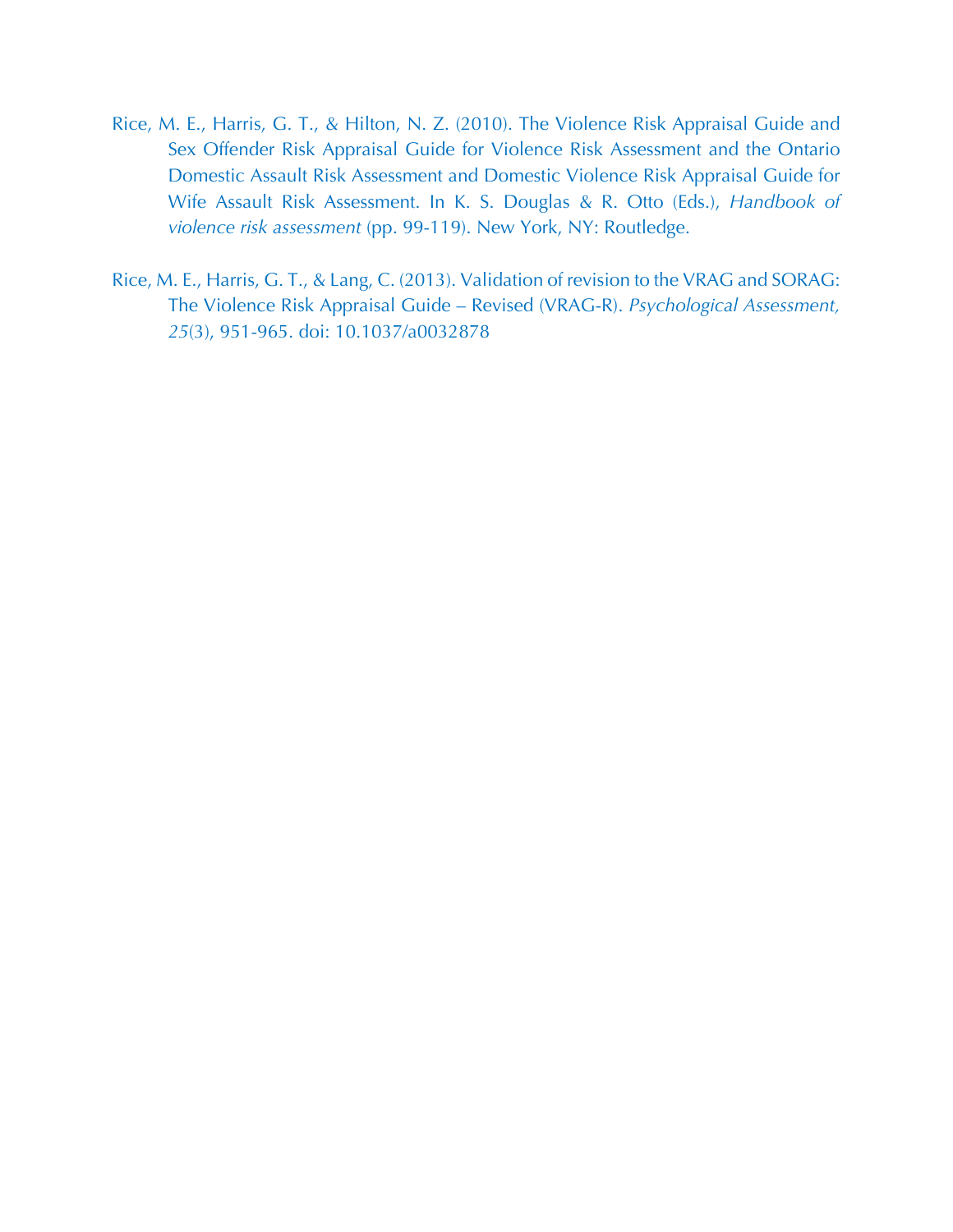**Appendix E**



# **Canadian Association of Threat Assessment Professionals**

## **Certification Program Guidelines for Submitting Written Reports and Evaluation Criteria**

**Current as of 12 October 2018**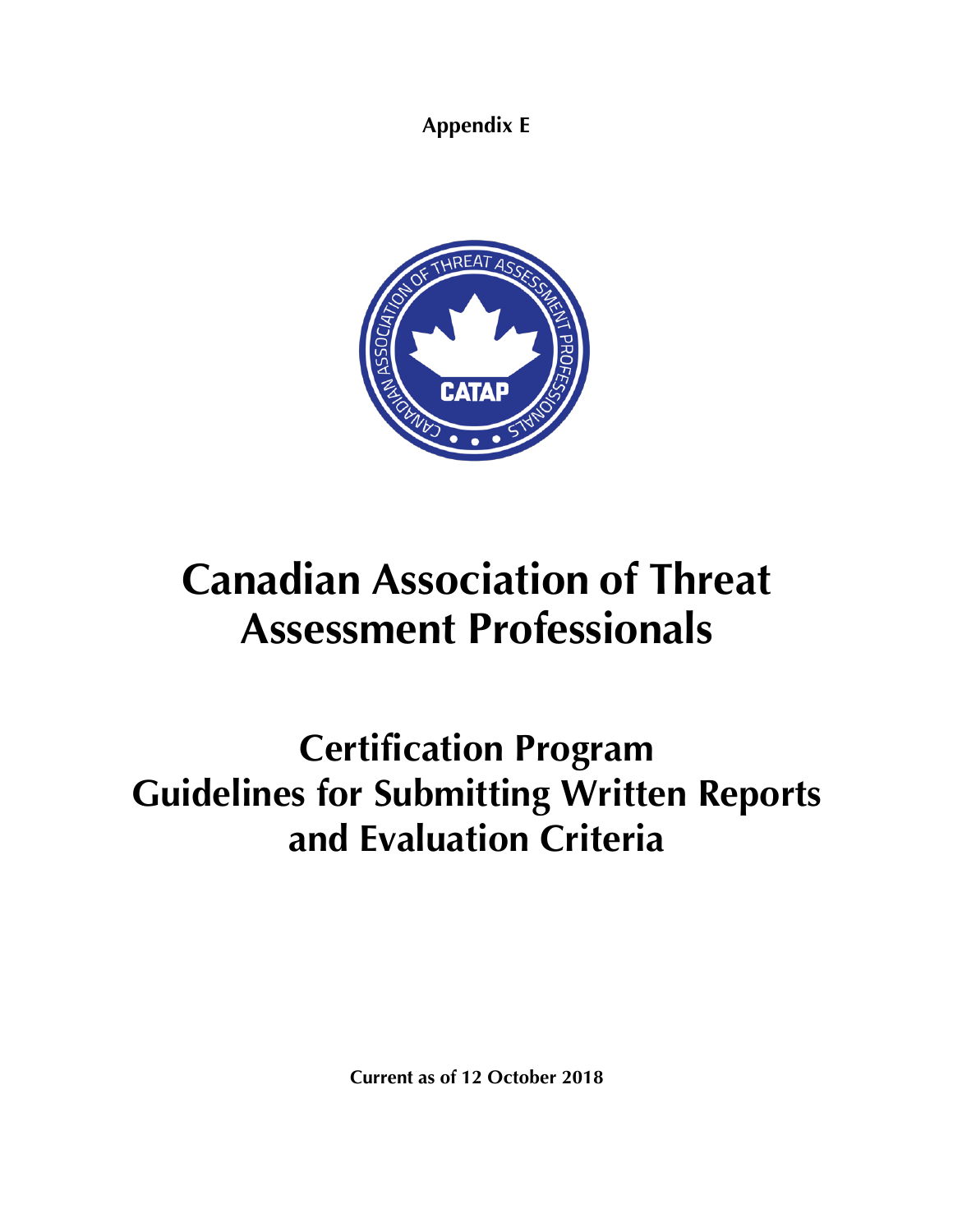### **Guidelines for Submitting Written Reports and Evaluation Criteria**

### *Purpose of Reports*

Submission of written reports assists the CATAP Certification Committee in its goal of ensuring Candidates possess a high level of professional competence in the practice of TAM. Following successful completion of the first two steps in the certification program (i.e., application and written examination), Candidates will submit two de-identified written reports that were completed independently as part of actual professional duties. To advance to the final step in the certification program (i.e., oral examination), Candidates' written reports must be deemed to meet required standards of competence for TAM generally and report writing specifically. The criteria for evaluating the reports are presented below. The written reports also will be discussed during the oral examination: most commonly, with respect to questions about the type of violence of focus in the reports and procedures followed to assess risk in the particular case (Candidates will not be expected to recall by memory specific details of the cases during the oral examination).

### *Selecting Reports*

Although the CATAP Certification Committee recognizes that risk for multiple forms of violence may occur concurrently for a given person of interest, each written report should focus primarily on distinct types of violence or referral questions. For example, one report could focus on risk for general violence and the other report could focus on risk for domestic violence. When possible, at least one of the two reports should focus on risk for general violence. Both reports should have been written not more than one year prior to having been accepted as a Candidate in the CATAP Certification Program. Written reports should involve cases that are not currently active or in which the legal issue has been settled (i.e., cases have been resolved to the best of the Candidate's knowledge and the Candidate does not reasonably anticipate further involvement). Candidates should seek consultation from the CATAP Certification Program Coordinator should clarification regarding selection of Written Reports be needed.

### *Preparing Reports*

Each of the two Written Reports should include the following five distinct components:

- 1. Title Page: The Candidate's name and a title of the report that reflects the nature of the case should be listed.
- 2. Introduction: The Candidate should provide information to orient the Certification Committee to issues that will facilitate their understanding of the case and any contextual parameters that guided the assessment. The Introduction should not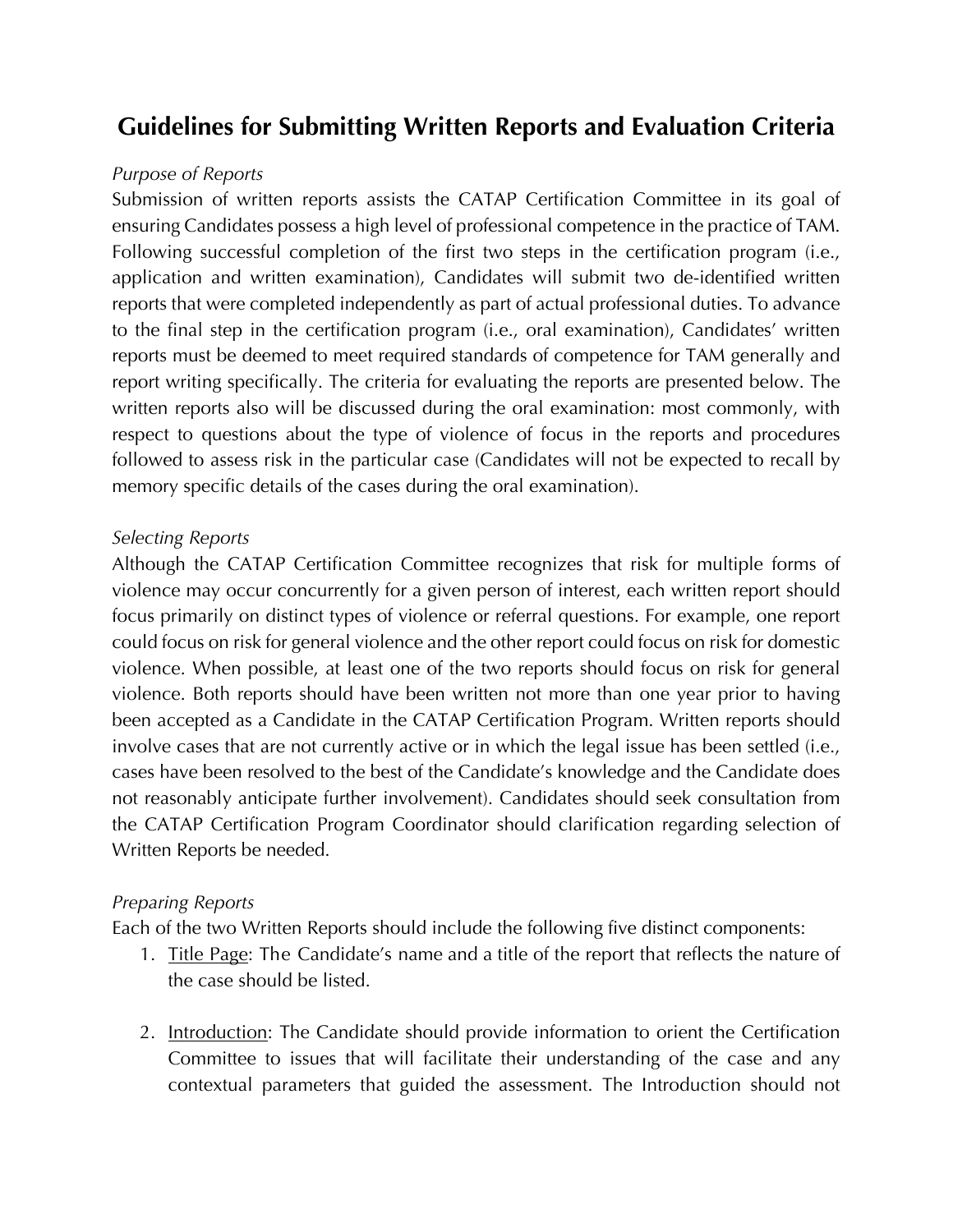exceed three pages, double-spaced. Candidates may choose to provide information to explain the nature of the setting in which they work, any unique policies or jurisdictional procedures that applied, or any unique ethical issues raised by the case.

- 3. Statement of Contribution: The CATAP Certification Committee recognizes that many professionals work in teams to complete cases. For the purpose of being evaluated in the certification program, Candidates must be sole authors of the version of the Written Reports submitted and should not have received feedback on it before submitting them (of course there is nothing prohibiting coworkers or supervisors from contributing to subsequent versions or the final version of the report that ultimately is submitted to the real-world client). Candidates should indicate whether they conducted the assessment completely independently or were assisted in any way. If they were assisted in any manner, the specific nature of their contribution should be described.
- 4. Statement of Sanitization. Candidates should describe the steps they took to conceal the identity of people or places in the Written Report. It is critical that the identity of all parties involved in the case are obscured, even if the material has become part of the public record. Reports can be sanitized, or de-identified, either by redacting information or assigning fictitious identities to key information, including: dates; case numbers; names of parties, triers of fact, attorneys, witnesses, and other professionals; and any other possible identifying information (e.g., schools, workplaces, treatment settings, etc.). If identifying information is obscured by blacking or whiting out, the Candidate must be sure that the redacted information cannot be read (photocopying the document after information has been obscured and then scanning the photocopy likely is required). Failure to appropriately sanitize Written Reports may result in the rejection of the report and termination of Candidacy.
- 5. De-identified Written Report. A de-identified copy of the entirety of the report should be submitted. To avoid obstacles related to privacy issues, reports should be submitted without copies of the supporting files or collateral documents relied on to complete the threat assessment.

Both of the Written Reports should be formatted as follows: typed, double-spaced, 12- point font, and one-inch margins on all sides. All pages should be numbered, beginning with the title page and ending with the last page of the de-identified Written Report. Each Written Report should be saved as a separate PDF file. The file should be named using the following template: "CANDIDATE SURNAME, Written Report 1 (or 2), TODAY'S DATE"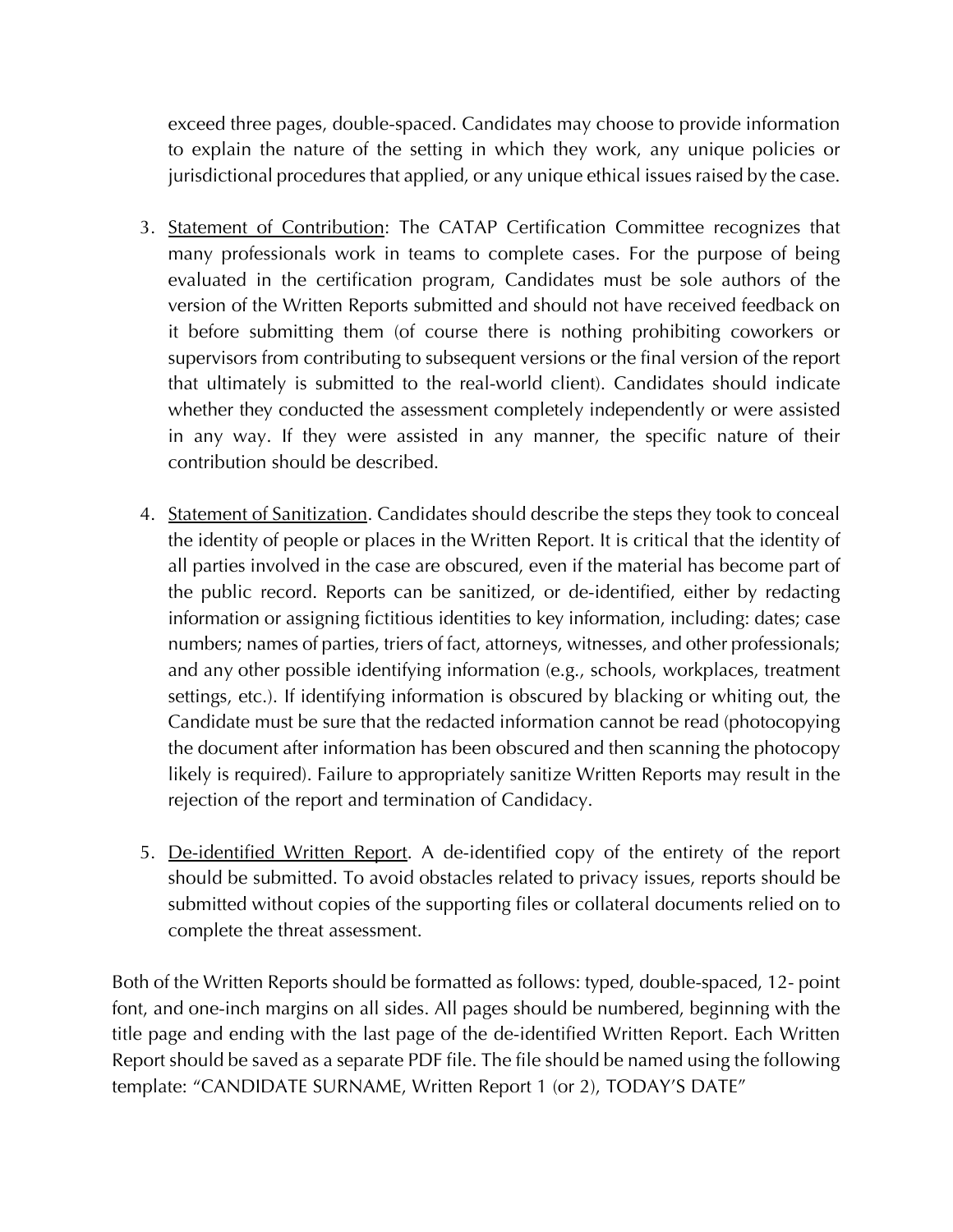### *Evaluating Reports*

Each Written Report will be evaluated independently by two members of the Examination Subcommittee. The structured criteria in three domains detailed below will be considered. The two examiners will make a consensus decision of Pass or Fail for each Written Report. To proceed to the final stage of Candidacy (i.e., oral examination), the Candidate must obtain a Pass for two Written Reports.

- 1. Technical writing (2 points)
	- Grammar, spelling, clarity of written language, jargon-free or jargon defined.
- 2. Organization, description of procedures, and data issues (3 points)
	- Report organized coherently, with clearly labeled sections; purpose of assessment/report or referral question stated clearly; statement included about warning or notifications about limitations on confidentiality given to parties; clear description of procedures followed; sections on data and opinions presented separately (i.e., observations and inferences are separated); when possible, multiple sources of data considered; is the justification for any absence of sources or types of data typically or preferably relied upon for the type of assessment under consideration clarified; are data restricted to those that are relevant or appropriate.
- 3. Analysis and opinions (5 points)
	- Analytic approach used is appropriate; appropriate use of tools, as relevant; opinions about risks posed and management recommendations offered are supported by data; connection between data and opinions made clear; alternate hypotheses considered and discussed, as appropriate; clear statement(s) describing level of concern regarding risk(s) posed; risk management recommendations articulated clearly; limitations noted, as appropriate.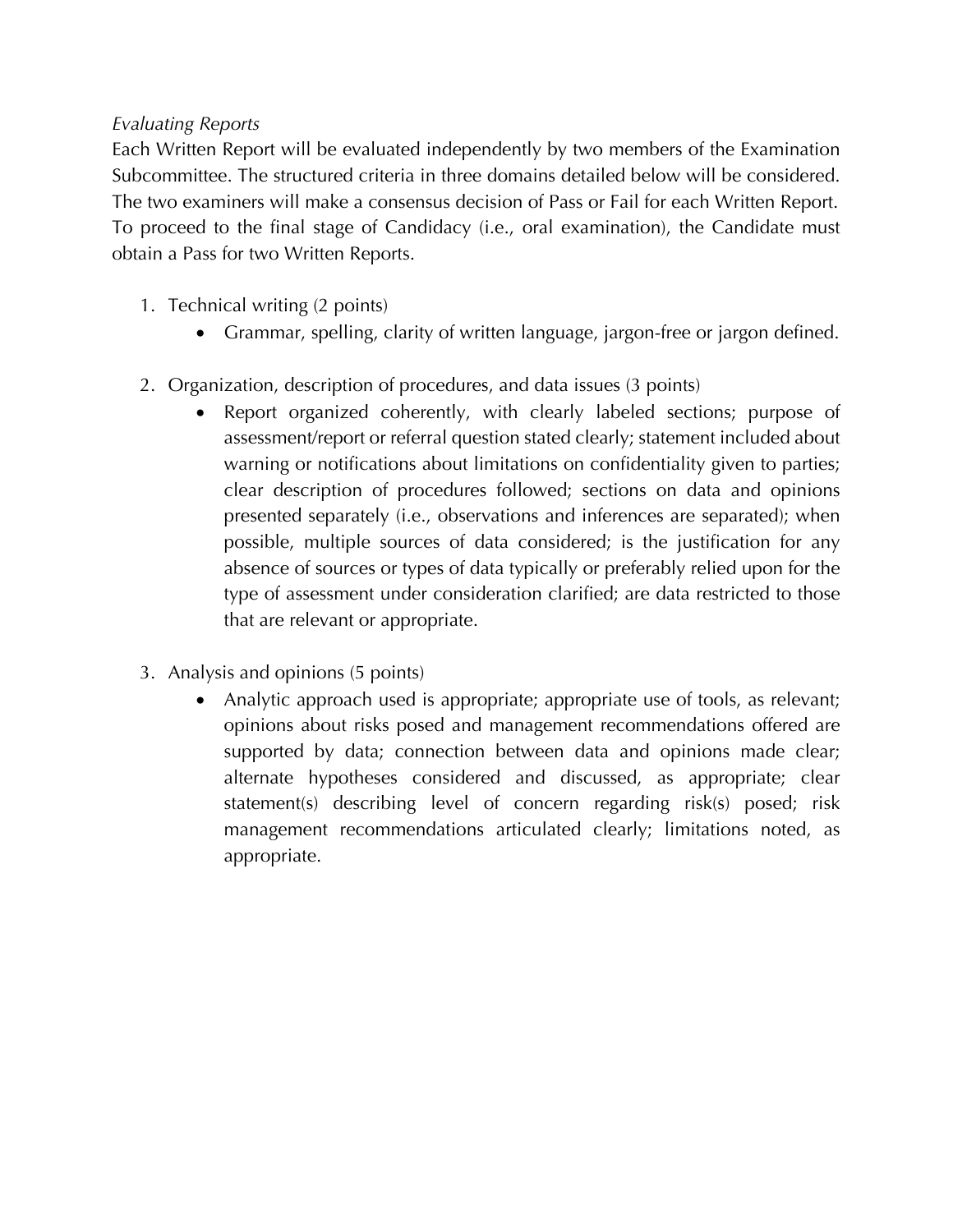**Appendix F**



# **Canadian Association of Threat Assessment Professionals**

## **Certification Program Oral Examination Procedures and Evaluation Criteria**

**Current as of 12 October 2018**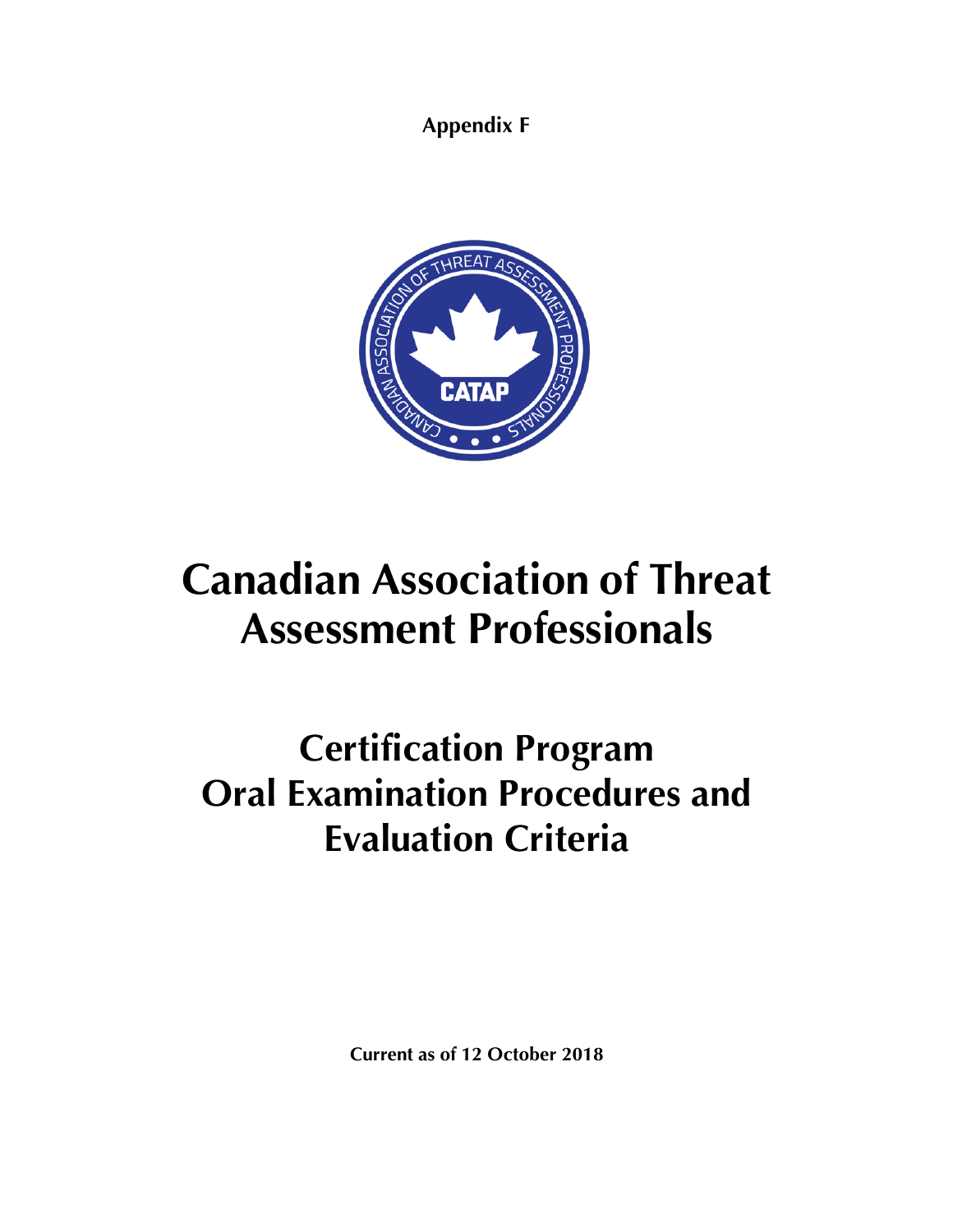### **Oral Examination Procedures and Evaluation Criteria**

The Oral Examination is designed to determine the Candidate's quality of practice and knowledge in threat assessment and management in areas exemplified by the Written Reports; to assess the Candidate's understanding and application of the current versions of CATAP's ethical standards and professional practice guidelines; to determine whether a Candidate possesses a high level of professional competence and maturity; and to ascertain whether the Candidate can articulate a reasoned rationale for his or her threat assessment and management work. Successful Candidates will demonstrate the requisite qualities presented in the CATAP Core Competencies.

The oral examination itself comprises three components: (1) The Candidate completes an oral report based on a standardized case file provided to the Candidate three hours in advance of the start of the examination. The Candidate presents a summary of his or her findings and opinions regarding the case materials to last no more than 15 minutes. Candidates will be allowed to refer to any written notes made during review of case materials. (2) The Candidate is asked questions regarding his or her findings and opinions based on the case materials. (3) The Candidate responds to questions pertaining to legal, ethical, research, and practice issues more generally, including issues to assess depth of knowledge related to the Candidate's areas of competence as reflected in the Written Reports submitted in stage 3.

The Candidate will complete the oral examination with a panel of three examiners selected by the Certification Committee, one of whom will serve as Chair. All panel members will have the CTAP (C) designation. At least one of the panel members will have practice experience in the Candidate's practice setting or discipline (e.g., law enforcement, mental health, etc.). At the time of scheduling the Oral Examination, the Candidate will be provided with a list of potential examiners and asked to identify any of these persons whose participation on the Oral Examination panel might constitute a conflict of interest. CATAP is not restricted from having an examiner serve on the examination panel for a Candidate if she or he previously acted in that capacity during the Candidate's previous (i.e., unsuccessful) Oral Examination. Moreover, this would not routinely be construed as a potential conflict of interest. The Oral Examination is expected to last 90 to 120 minutes. The Oral Examination is recorded solely to facilitate resolution of appeals by failed Candidates. Candidates are not authorized to obtain examination recordings for any purpose.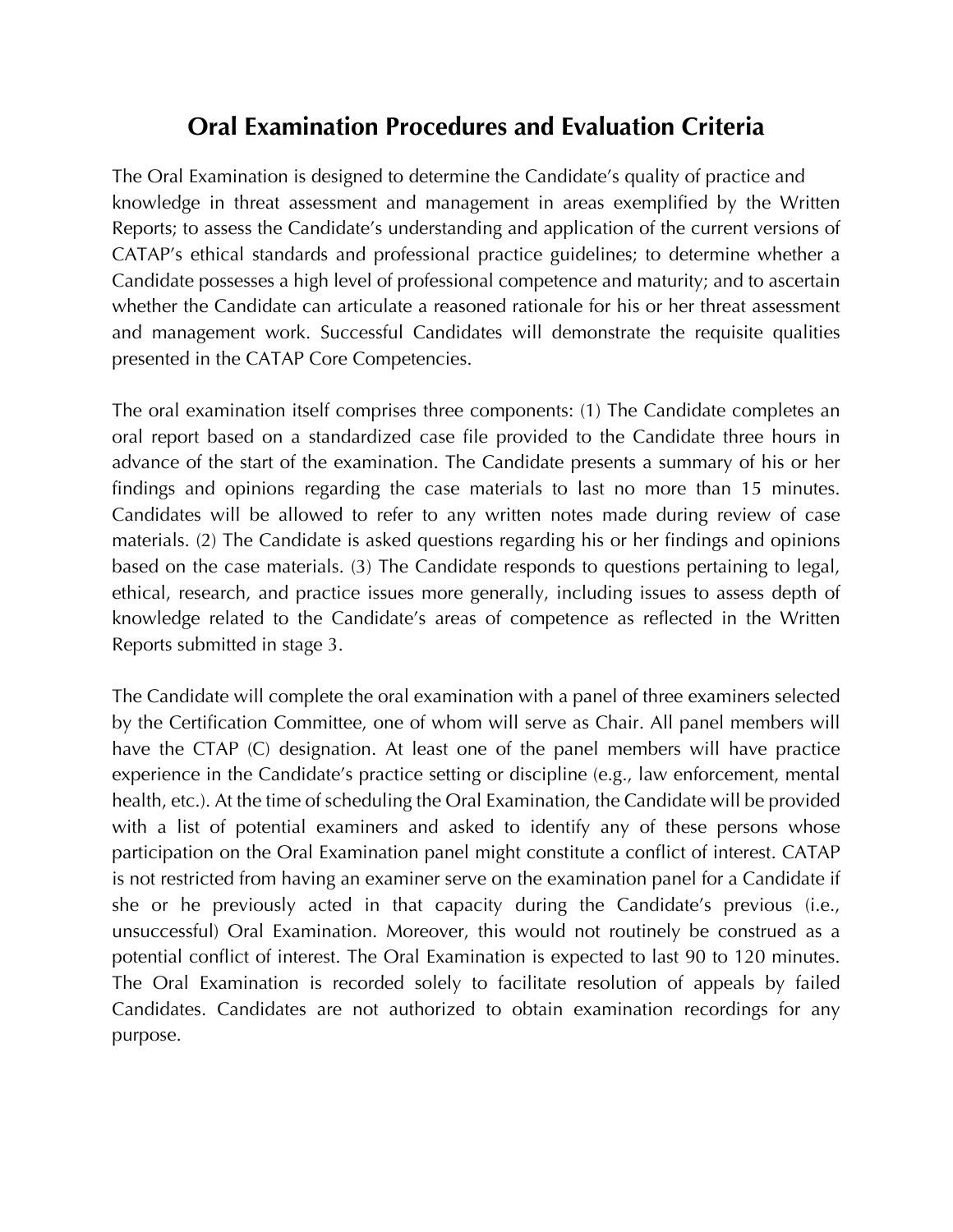As soon as the Candidate leaves the Oral Examination room, the Oral Examination Panel evaluates the Candidate related to ethical standards, quality of practice, and knowledge of TAM areas. The Oral Examination Panel reaches a consensus decision of Pass or Fail. Candidates will be notified of the outcome of the examination within two weeks.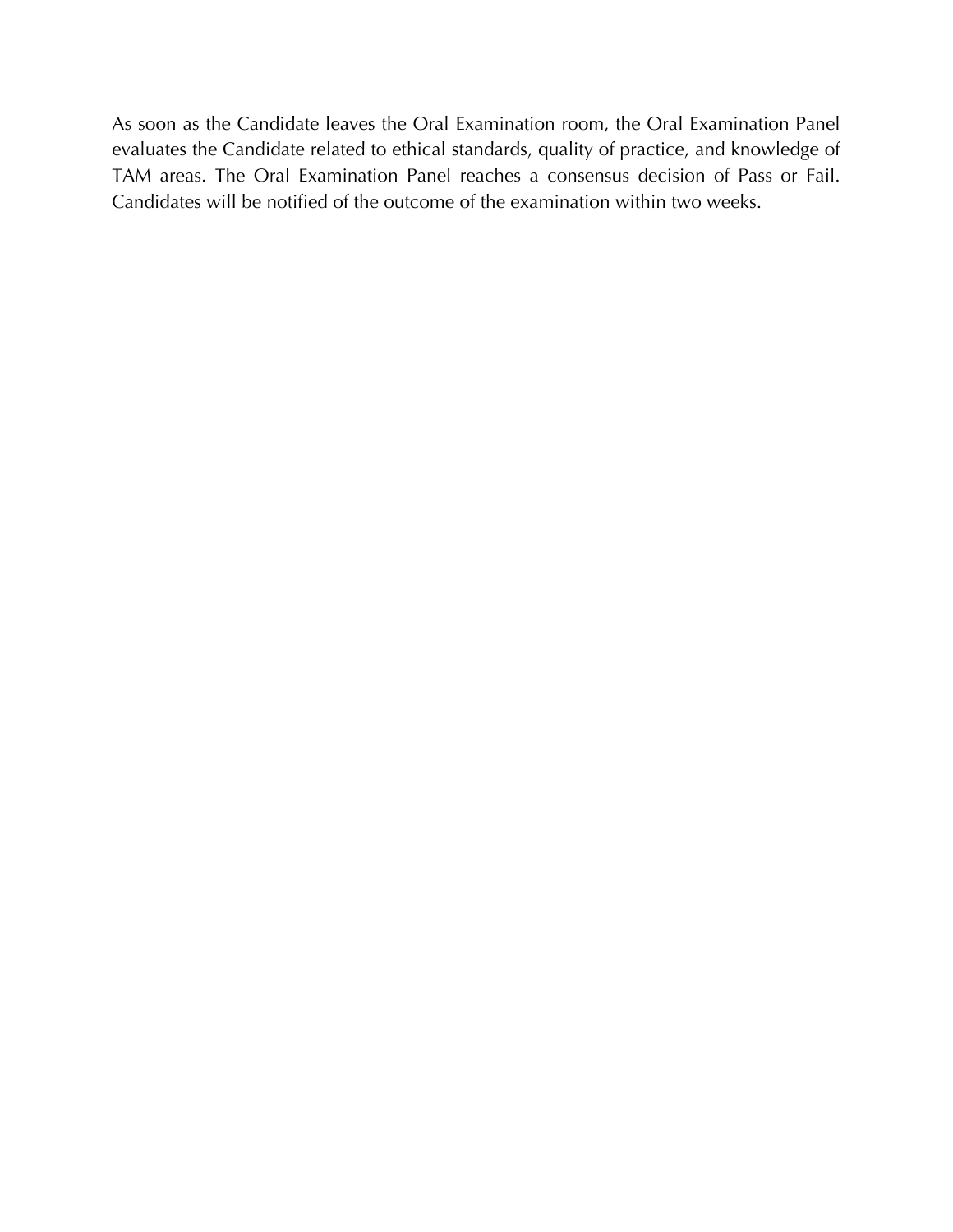**Appendix G**



# **Canadian Association of Threat Assessment Professionals**

## **Certification Program Continuation of Certification Status**

**Current as of 12 October 2018**